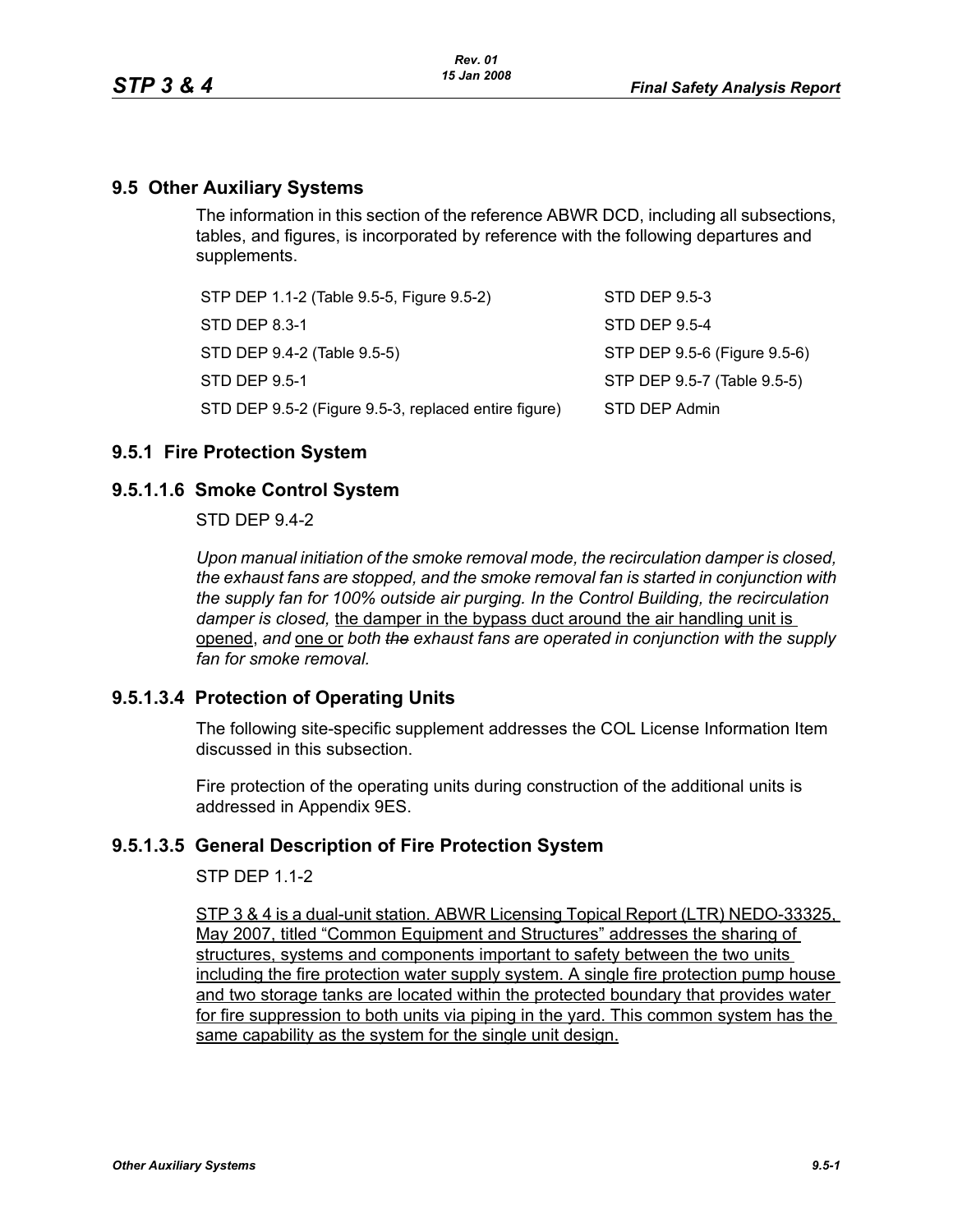# **9.5.1.5 Inspection and Testing Requirements**

The following site-specific supplement addresses inspection and testing requirements for both startup and post startup of the fire protection system.

A final plan for implementation of the fire protection system pre-operational and postoperational inspection and testing program, based on the as-procured and as-installed fire protection systems and components, including the fixed and portable emergency lighting and the fixed and portable communication systems, will be available prior to commencement of construction. The plan includes documented instructions, procedures or drawings that prescribe inspections and tests that govern the installed fire protection systems. The scope of items for inspections and testing includes fire protection system equipment and active components, as well as passive features such as fire barriers, fire dampers, fire doors, and fire-rated penetration seals. (COM 9.5-1)

The plan will comply with Regulatory Position C.2.4 in Regulatory Guide 1.189, Revision 1. Preoperational and post-operational inspections and tests will comply with the applicable NFPA codes and standards. (COM 9.5-2)

# **9.5.2 Communication Systems**

STP DEP 1.1-2

At STP 3 & 4, a common communication system is used to provide plant-wide communications between the dual units. GE Licensing Topical Report NEDO-33325, Class 1, dated May 2007, titled "Advanced Boiling Water Reactor (ABWR) Common Equipment and Structures," addresses the sharing of specified structures, systems, and components important to safety for any dual-unit ABWR station, including STP 3 & 4. The LTR mark-ups to Subsection 9.5.2.6.1 and Figure 9.5-2 are incorporated by reference.

# **9.5.2.6.3 System Operation**

The following site-specific supplement addresses the COL License Information Item discussed in this subsection.

Telephone system EPBX switches are powered by an individual 8-hour battery system. These battery systems are charged by offsite 120 Vac backed up by the Emergency Operations Facility or Nuclear Support Center diesels. Loss of normal 120 Vac and low battery voltages are annunciated.

The jacks for use with electosound telephones in the maintenance jack system are powered by 8 Vdc from the sectionalizing panels. The power supply is mounted internal to the sectionalizing panel.

Two-way radio system repeater base stations are powered by normal plant 120 Vac power backed up with a non-Class 1E Combustion Turbine Generator (CTG). Mobile radios are powered by vehicular batteries. Handheld portables are powered with selfcontained batteries.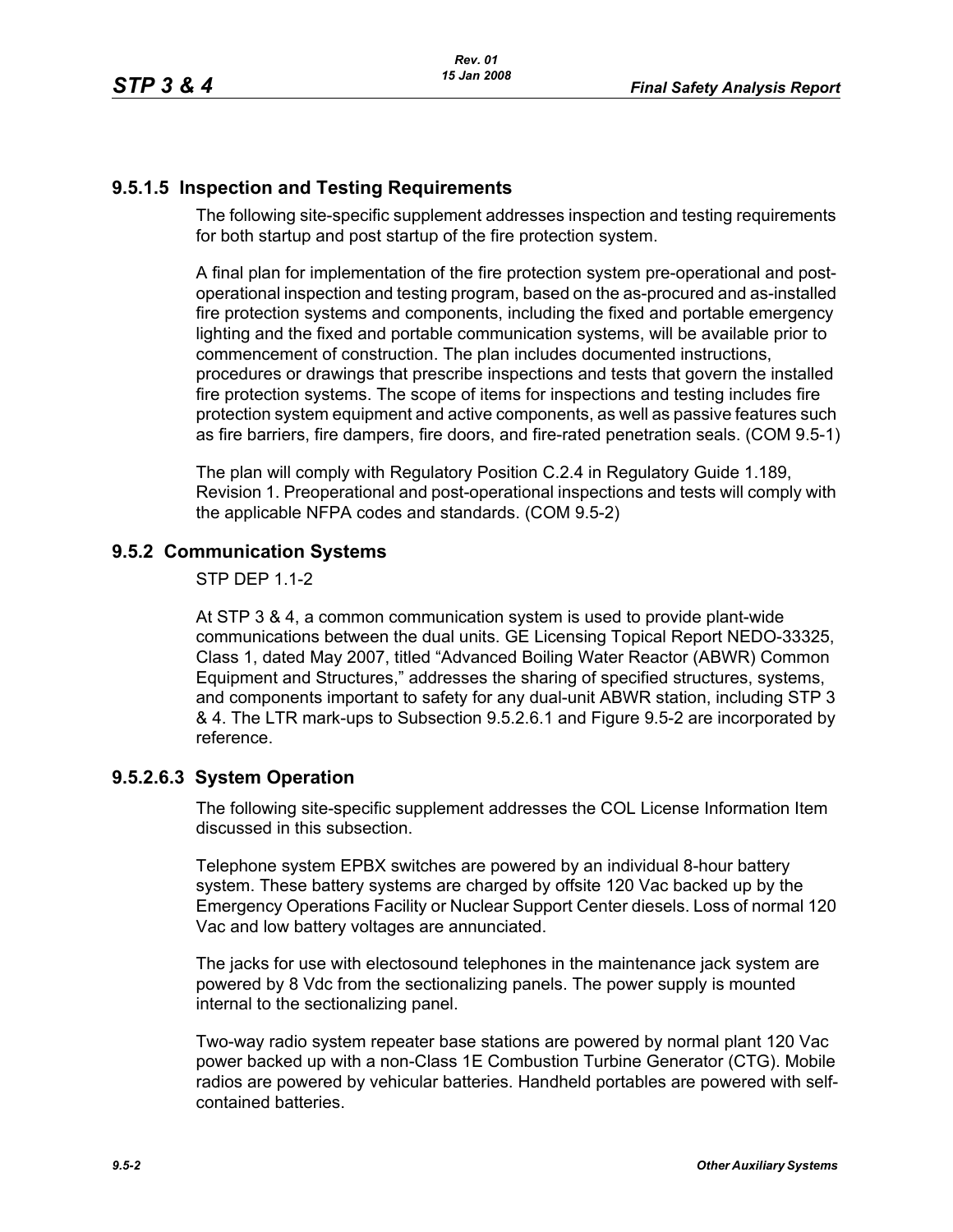The radio paging transmitter and countertop paging terminal are powered by normal plant 120 Vac backed up by a non-Class 1E CTG. The pocket pager units are supplied with a self-contained battery.

The operator communication panels are powered with normal plant 120 Vac and backed up with non-Class 1E CTG and an 8-hour battery.

# **9.5.3 Lighting and Servicing Power Supply System**

STD DEP 9.5-4

STD DEP Admin

*All lighting systems are designed to provide intensities consistent with the lighting needs of the areas in which they are located, and with their intended purpose. The lighting design considers the effects of glare and shadows on control panels, video display devices, and other equipment, and the mirror effects on glass and pools. Lighting and other equipment maintenance, in addition to the safety of personnel, plant equipment, and plant operation, is considered in the design. Areas containing*  flammable materials (e.g.., battery rooms, fuel tanks) have explosion proof lighting *systems. Areas subject to high moisture have water-proof installations (e.g.., drywell, washdown areas). Plant AC lighting systems are generally of the fluorescent type, with mercury* High-Pressure Sodium (HPS) *lamps (or equivalent) provided for high ceiling, except where breakage could introduce mercury into the reactor coolant system*. *Incandescent lamps are used for DC lighting systems and above the reactor, and fuel pool and other areas where lamp breakage could introduce mercury into the reactor coolant*.

The following site-specific supplement is provided.

Emergency lighting comprised of emergency DC lighting and guide lamp lighting systems is provided throughout the plant as necessary to support fire suppression actions and safe-shutdown operations, including access and egress pathways to safeshutdown areas during a fire event.

The emergency lighting power distribution system contains protective devices necessary to preclude a fire in one area from causing a loss of emergency lighting in any unaffected area required for safe-shutdown operations.

## **9.5.3.1.1 General Design Bases**

*The general design bases for the Nuclear Island portion of the lighting systems are as follows:*

- *(4) Each of the normal, standby or emergency lighting systems has the following arrangement criteria:*
- *(-5) For mercury lamps, ballasts can be installed separately for life extension under the defined environment.* (Not Used)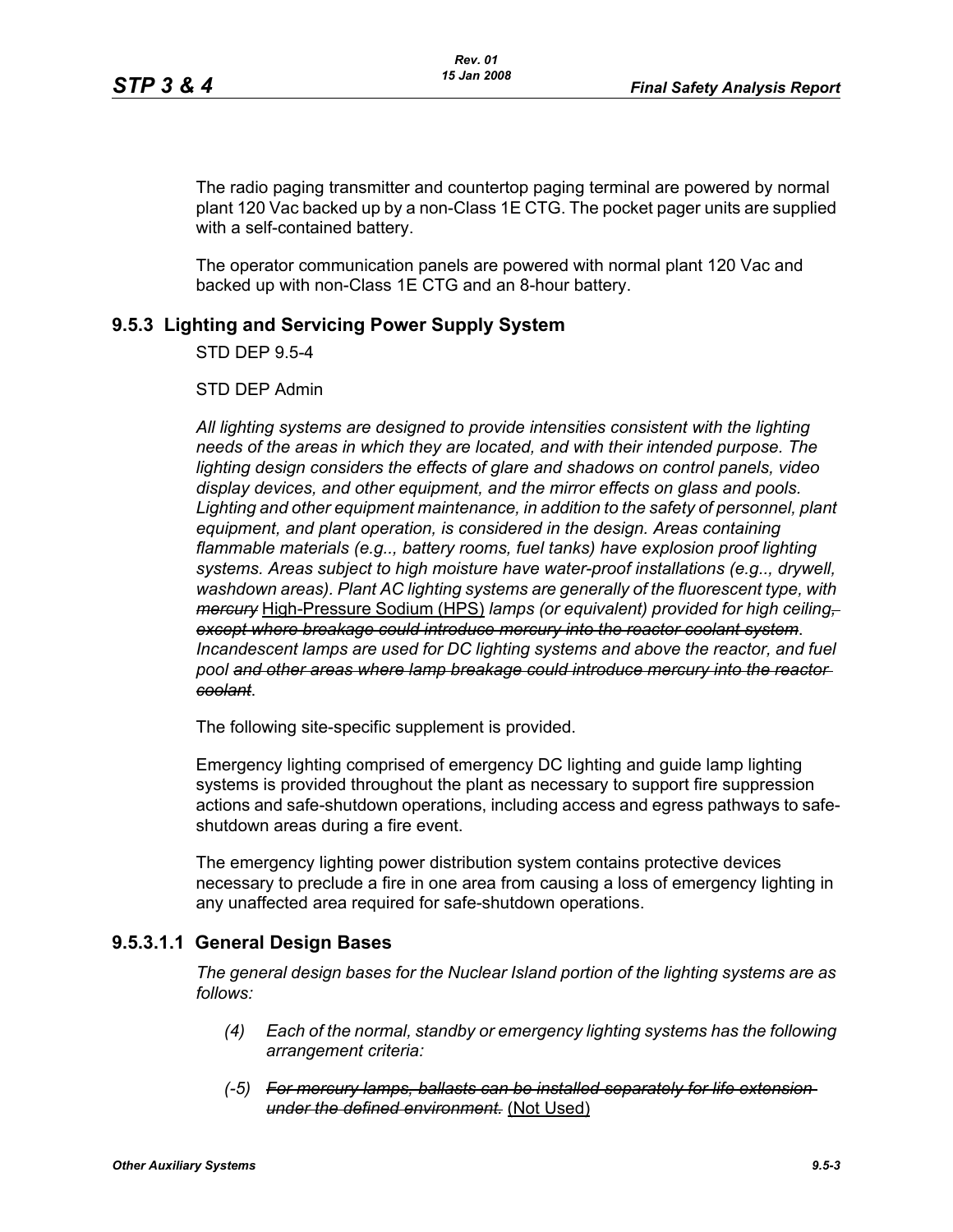The following site-specific supplement is provided.

- *(-4)* Control switches for lighting fixtures inside the drywell or containment are installed both inside and outside of the drywell/containment.
- *(5) Lighting fixtures shall be selected in accordance with the following criteria:*
- *(-3) Lighting fixtures inside the plant are the following type of fixtures:*
- *(-2) Mercury* **HPS** *lamps Mercury* HPS *lamps (or equivalent) shall be selected as fixtures for high ceiling areas (except in reactor building or other areas where lamp breakage could introduce mercury into the reactor coolant).*

The following site-specific supplement is provided.

- *(-1)* High-efficiency electronic ballasts are not used in a high radiation environment.
- *(0)* Lighting fixtures for yard lighting are 1000W HPS lamps mounted on 100-foot (30.48m) lighting poles with retractable/lowering devices.

## **9.5.3.1.2 Safety-Related Design Bases**

*Nuclear safety-related design bases for ABWR Standard Plant lighting systems are as follows:*

- *(1) Mercury vapor fixtures and mercury switches are not used where a broken fixture or switch may result in introduction of mercury into the reactor coolant system.* (Not Used)
- *(2) Adequate lighting for any safety-related areas, such as areas used during emergencies or reactor safe shutdown, including those along the appropriate access or exit routes, are provided from three different lighting circuits (standby AC; emergency 125VDC, or self-contained battery fixtures).*

## **9.5.3.2 System Description**

*Lighting fixtures that contain mercury are not used inside the Reactor Building or in any other location where broken fixtures may introduce mercury into the reactor coolant system.*

## **9.5.3.2.1 Normal (Non-Class 1E) Lighting**

The following site specific-supplement is provided.

Yard lighting is supplied at 480V from non-Class 1E sources. If this power is not available, power for the yard lighting will be automatically provided from the non-Class 1E CTG.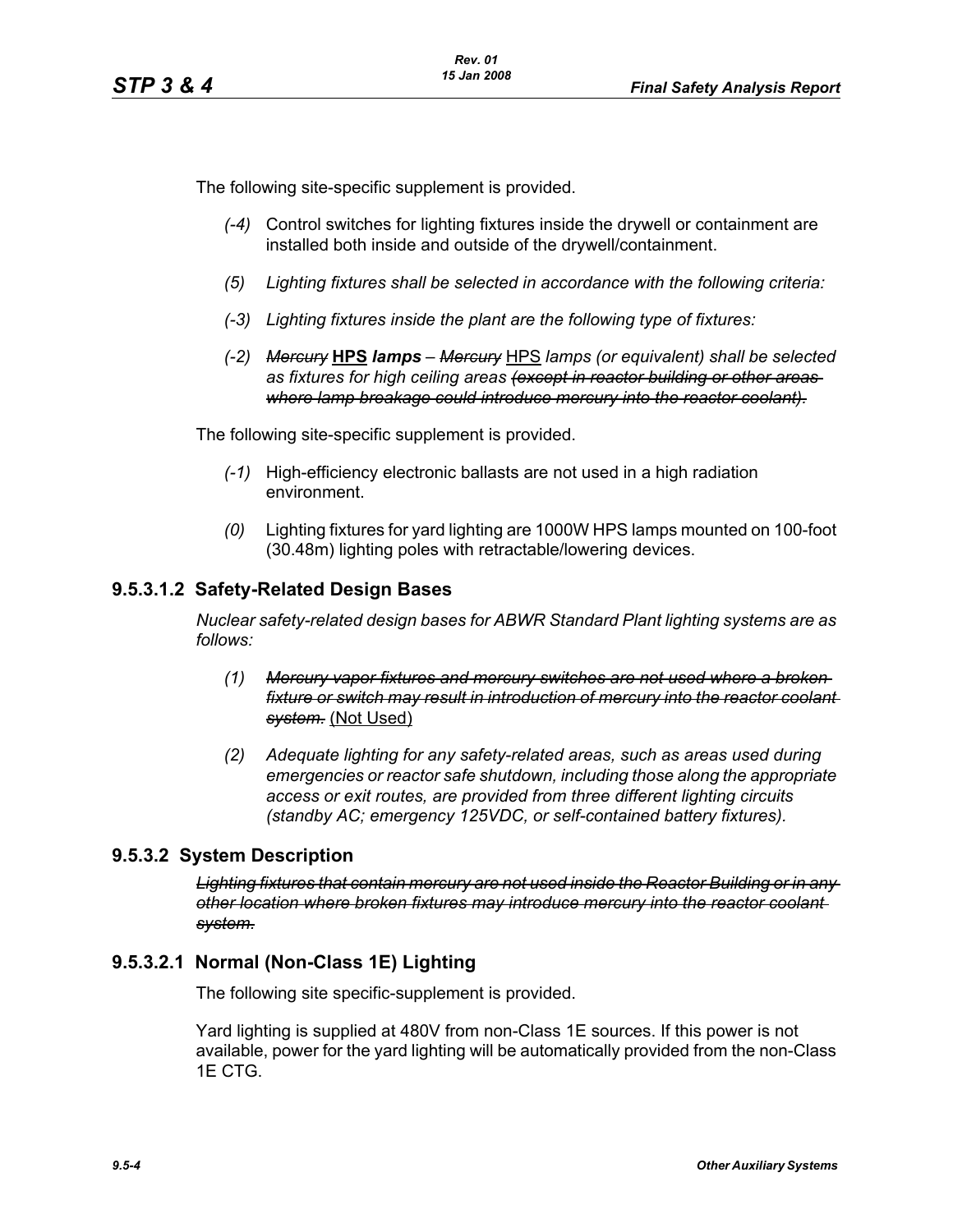# **9.5.3.3 Inspection and Testing Requirements**

STD DEP Admin

*Since the normal standby and emergency lighting circuits are energized and maintained continuously, they require no periodic testing. However, periodic inspection and bulb replacement will be performed (Subsection 8.3.4.2.5* 8.3.4.25*). The guide*  lamps are capable of being tested and will be inspected and tested periodically to *ensure operability of lights and switching circuits.*

# **9.5.4 Diesel Generator Fuel Oil Storage and Transfer System**

STP DEP 9.5-6

# **9.5.4.1.1 Safety Design Bases**

*(4) The diesel-generator fuel oil storage and transfer system is of Seismic Category I design. In addition, the storage tanks are separately located underground* in vaults, designed for stick gauge access *and are protected from damage by flying missiles carried by tornados and hurricanes, from external floods, and other environmental factors. The fill connection is located at grade elevation. The vent and sample connection are* is *located a little above the grade elevation. The fill and sample lines are capped and locked to prevent entry of moisture.* The fill and sample lines are also provided with locked-closed isolation valves. The vent is located above the maximum flood level. *Each vent is of fireproof goosenecked line with fine mesh screen to prevent access of debris.*

# **9.5.4.2 System Description**

*The diesel-generator fuel oil storage and transfer system for each engine consists of a yard 7-day storage tank, a fuel oil day tank,* two *fuel oil transfer pump* pumps, located inside the storage tank, *suction strainer, duplex filter, instrumentation and controls, and the necessary interconnecting pipe and fittings. A bleed line returns excess fuel oil from the day tank for recirculation to the yard storage tank.* A gravity drain is supplied from the bottom of each of the yard storage tanks. These drains periodically remove any water accumulation and sediment from the tanks. The suction of the fuel oil transfer pumps is elevated two to three inches above the tank low points to allow some tank volume for the settling of any water. *Day tank elevation is such that the engine fuel oil pump operates with flooded suction. The bottom of the day tank will never be lower than the pump suction centerline.*

# **9.5.4.3 Safety Evaluation**

*The Seismic Category I portions of diesel-generator fuel oil piping will be* is *routed in tunnels between the storage tanks and the Reactor Building. The system will be* is *provided with a protection against external and internal corrosion. The buried portion of the* storage *tanks,* located in vaults, *and piping will be* are *provided with waterproof protective coating. and an impressed current-type cathodic protection, to control the external corrosion of underground piping system. The impressed current-type cathodic*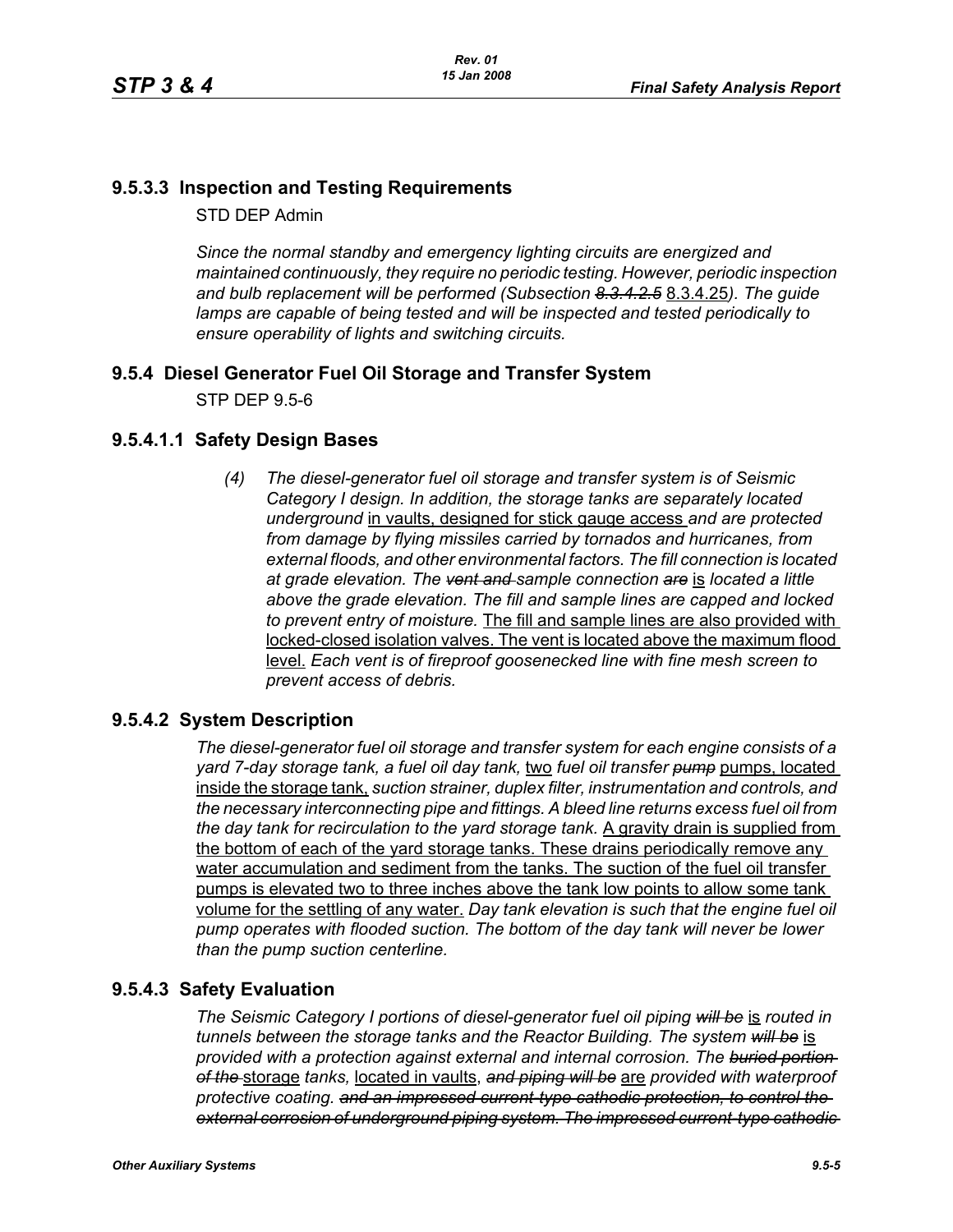*protection system will be designed to prevent the ignition of combustible vapors or fuel oil present in the fuel oil system, in accordance with Regulatory Guide 1.137, Paragraph C.1.g.*

## **9.5.4.4 Tests and Inspections**

*Each fuel oil storage tank will be emptied and accumulated sediments be removed every 10 years to perform the ASME Section XI, Article IWD-2000 examination requirements.*

*In accordance with Regulatory Guide 1.137, periodic surveillance of cathodic protection for underground piping system will be provided, not to exceed a 12-month interval, to make sure that adequate protection exists. At intervals not exceeding 2 months, each of the cathodic protection rectifiers shall be inspected.* 

*New fuel oil will be tested for specific gravity, cloud point and viscosity and visually inspected for appearance prior to addition to ensure that the limits of ASTM D975 are not exceeded. Analysis of other properties of the fuel oil will be completed within two weeks of the fuel transfer.*

## **9.5.5 Diesel-Generator Jacket Cooling Water System**

STD DEP 9.5-1

## **9.5.5.4 Tests and Inspection**

*To ensure the availability of the diesel-generator cooling water system, scheduled inspection and testing of the equipment is performed in accordance with Regulatory Guide 1.108, 1.9, as part of the overall engine performance checks.*

#### **9.5.10 Motor-Generator Set**

STD DEP 9.5-3

STD DEP 8.3-1

#### **9.5.10.2 System Description**

*Two MG sets are provided; each is connected to an independent 6.9* 13.8 *kV power bus. The individual power buses are separated from one another by unit auxiliary transformer* transformers *and circuit breakers. Each MG set is designed to provide constant voltage and constant frequency power to three adjustable speed drives (ASDs). These ASDs are the static converter devices which generate the appropriate variable voltage, variable frequency power to the connected RIPs.*

*Each MG set consists of the following components:*

- *(1) An induction motor.*
- *(2) A generator and excitation system. The exciter design is of brushless type.*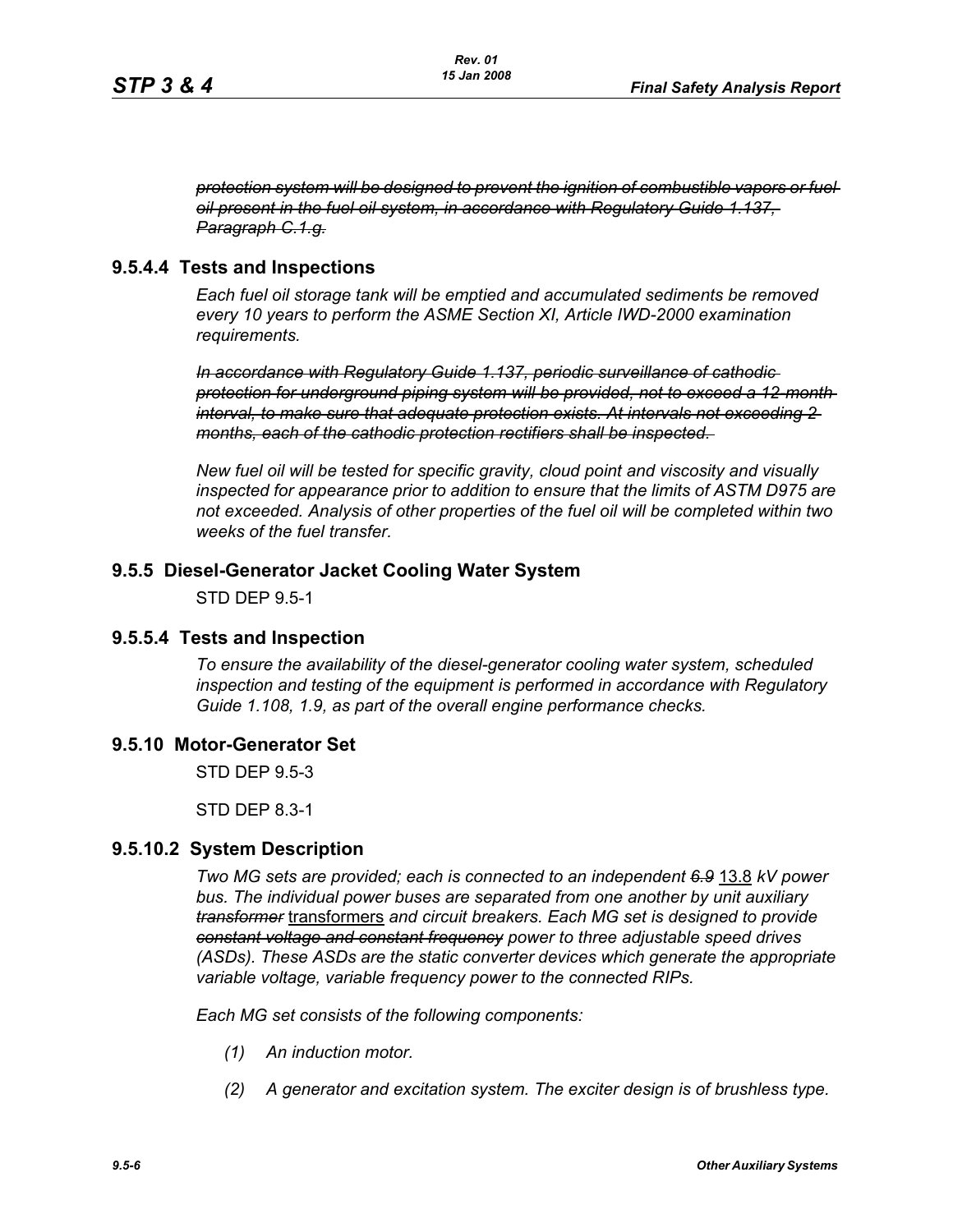- *(3) A flywheel of appropriate moment of inertia to satisfy the pump speed coastdown requirements as specified in Subsection 9.5.10.1.*
- *(4) Control and protective circuits. The control circuit is designed to maintain generator output at a fixed voltage-to-frequency (V/f) ratio for optimum RIP speed modulation. Protective logic and circuits, monitoring instrument, annunciators, indicators, etc. are provided to protect the MG set components from being damaged by consequences of abnormal equipment operation.*

*The MG set does not interface directly with the ASD/RIP loads; it interfaces with the loads through three isolation* three vacuum circuit breakers (VCBs) and three ASD input *transformers*. *These isolation* Each VCB provides for automatic or manual disconnection of the associated ASD input transformer and ASD/RIP motor load from the generator power output. The ASD input *transformers provide two functions in the RIP power supply systems. They step down the MG set voltage output to the level compatible with the rectifier circuit* circuitry *in the ASD. Also, by phase-shifting the output of the three transformers by ±20 degrees among one another, a majority of the harmonic currents produced by the 6-pulse ASD converter is canceled, thus preventing most of the negative-phase-sequence current from flowing back into the generator* Also, by applying phase-shifting principles for the design of the ASD input transformers, the level of the harmonic currents produced by the three operating ASD converters are greatly reduced, as compared to the harmonic currents that would be produced by an equivalent single input transformer with an associated single 6-pulse type ASD converter design, thus minimizing the harmonic currents flowing back into the generator.

*The MG set will be started with no load. This is accomplished by first leaving all connected ASD loads in their tripped position* shutdown or tripped status. *The MG set motor is started by a control switch in the main control room, and accelerates directly to the rated speed. The connected ASD loads are then sequentially placed online by the control room operator through issuance of proper mode switch commands. The MG set output varies from no load to full load in accordance with the variable operating speed of the RIP's* RIPs . *Shutdown of the MG sets is the exact reverse of the startup.*

## **9.5.11 Combustion Turbine/Generator**

STD DEP 8.3-1

The Combustion Turbine Generator revised design description was provided in ABWR Licensing Topical Report NEDO-33335, "Advanced Boiling Water Reactor (ABWR) Plant Medium Voltage Electrical System Design" dated May 2007. The mark-up information for pages 9.5-62, 9.5-63 and 9.5-64 in Appendix B of Topical Report is incorporated by reference.

## **9.5.12 Lower Drywell Flooder**

STD DEP 9.5-2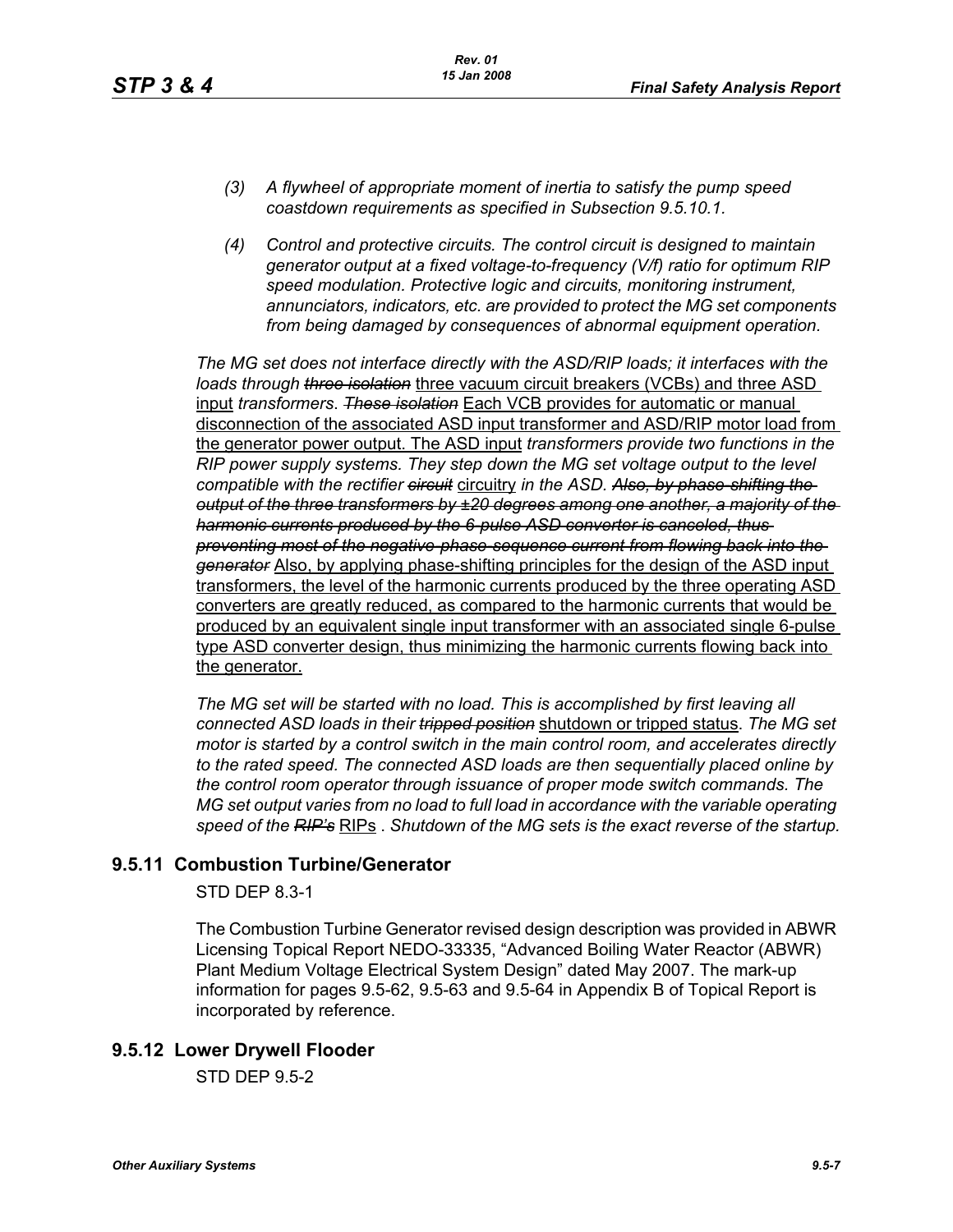## **9.5.12.1 Design Basis**

*The equipment shall meet the following performance criteria:*

- *(1) The LDF shall provide a flow path from the suppression pool to the lower drywell when the drywell air space temperature reaches* a nominal temperature of *260°C.*
- *(2) The LDF shall distribute flow evenly around the circumference of the lower drywell.*

# **9.5.12.2 System Description**

*The LDF, shown schematically in Figure 9.5-3, provides a flow path for suppression pool water into the lower drywell area during severe accident scenario that leads to core meltdown, vessel failure, and deposition of molten corium on the lower drywell* floor. Molten corium is a molten mixture of fuel, reactor internals, the vessel bottom *head and control rod drive components. The flow path is opened when the lower drywell airspace temperature reaches 260°C* ± 10°C.

*The LDF consists of ten pipes that run from the vertical pedestal vents into the lower drywell. Each pipe contains* has an isolation valve and *a fusible plug valve connected to the end of the pipe that extends into the lower drywell by a flange. The fusible plug valves open when the drywell air space (and subsequently the fusible plug) temperature reaches 260°C* ± 10°C. *When the fusible plug valves open, a minimum of 10.5 L/s of suppression pool water will be supplied through each flooder pipe (105 L/s total) to the lower drywell to quench the corium, flood the lower drywell and remove corium decay heat, which is estimated at 1% of rated thermal power. The flow rate is*  based on a minimum hydrostatic head of 200 mm above the flooder pipe inlet *centerline and takes the frictional losses through the flooder pipe and fusible plug valve into account.*

*The fusible plug valves are made from flanges welded to the end of the vent inside the lower drywell area. The inner diameter of the pipe is slightly enlarged to accommodate a stainless steel separation disk, an insulating disk and fusible metal. The stainless steel disk prevents suppression pool water from corroding the plug material. The insulating disk thermally insulates the fusible metal from the wetwell water to assure that the fusible metal is not cooled by wetwell water and prevented from melting during the severe accident high lower drywell temperature conditions. Teflon was selected for the insulating disk because it has a softening temperature of 400°C and a maximum continuous operating temperature of 288°C, both of which are above the plug melting temperature. Furthermore, teflon has high chemical resistance and will not adhere to the stainless steel plug or the fusible plug. The end of the fusible plug valve is covered*  with a plastic cover that has a low melting point. The purpose of the cover is to avoid*corrosion of the fusible metal material and to assure that any toxic components from the fusible metal material that might be released do not escape into the lower drywell area during normal plant operation.* The fusible plug valves open fully, and stay open when the air surrounding the fusible plug valves reaches  $260^{\circ}$ C  $\pm$  10°C. Opening of the valves is triggered by a temperature sensitive fusible plug (or fusible link) that melts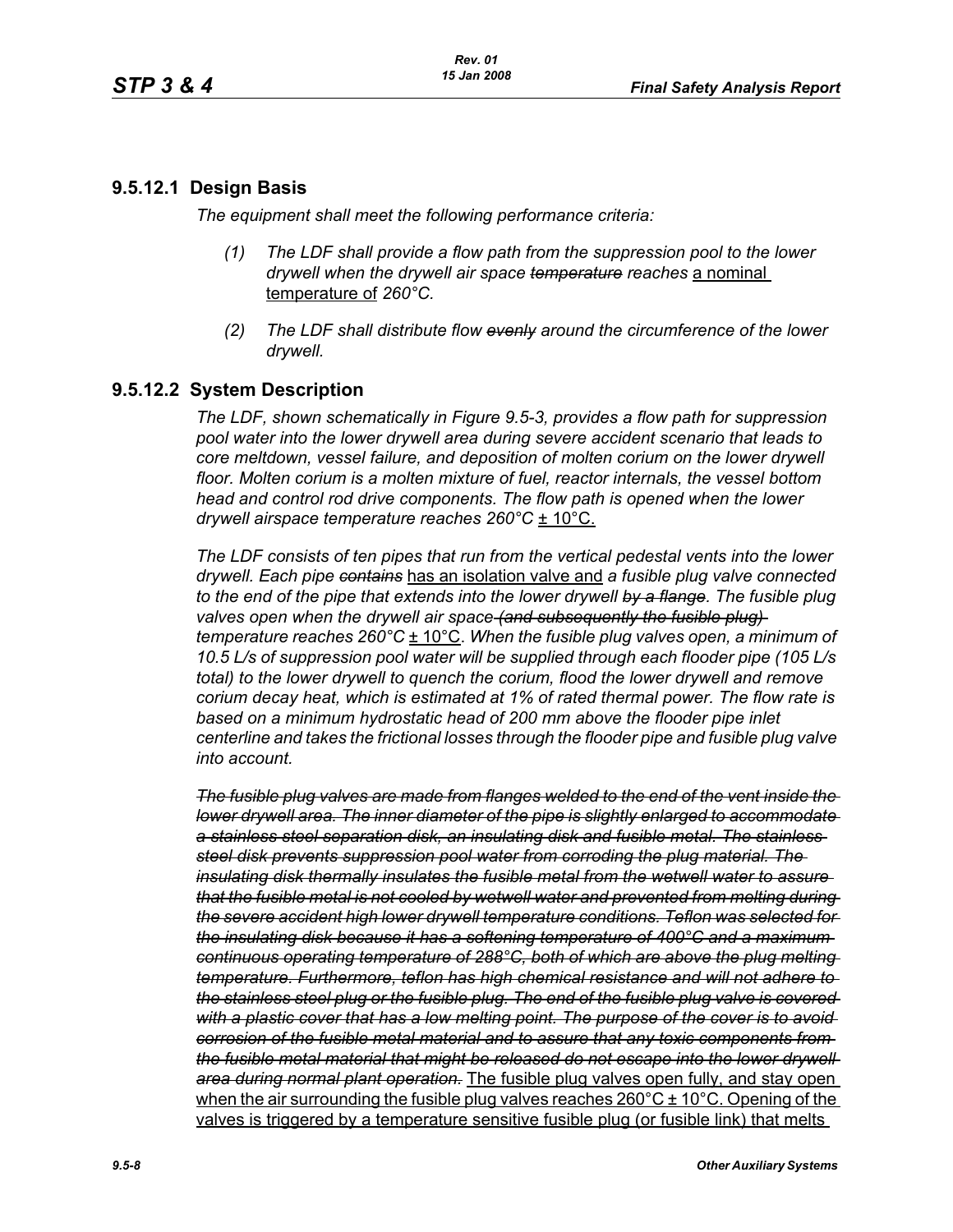when the surrounding air in the lower drywell reaches the opening temperature of 260°C nominal. The temperature sensitive fusible material is isolated from the thermal effects of the suppression pool water inside the fusible plugs as required, to assure consistent operation when the 260°C nominal opening temperature is reached. The fusible plug valves are not pressure relief valves. The pressure retaining portions of the fusible plug valves that contact the suppression pool water are made from stainless steel materials. The seals and gaskets used are compatible with suppression pool water at the design pressure and temperature listed in Subsection 9.5.12.3.1. The fusible plug valves have zero leakage under all operating and accident conditions, until the surrounding air temperature reaches 260°C ±10°C. The temperature sensitive fusible material is protected or isolated, as required, from the following: moisture and humidity in the lower drywell, contact with personnel or equipment in the lower drywell, or release of any toxic components to the lower drywell (except during heat-up to 260°C).

## **9.5.12.3 Safety Evaluation**

## **9.5.12.3.1 General Evaluation**

The fusible plugs are passive, safety-related components, but are non-ASME Code components due to their application and function of opening at a set temperature (260°C± 10°C).

*The fusible plug is required to open fully when the outer metal temperature of* air surrounding *the valve reaches 260°C* ± 10°C *during a severe accident and to pass a minimum of 10.5 L/s with 375 mm of water above the valve inlet* flange.

*A plastic cover on the valve outlet seals the valve from the intrusion of moisture that could cause corrosion of the fusible metal material. The plastic cover has a melting point below 130°C and greater than 70°C and is required to melt completely or offer minimal resistance to valve opening when the opening temperature is reached.*

# **9.5.12.4 Testing and Inspection Requirements**

*No testing of the LDF system will be required during normal operation. During refueling outages, the following surveillance would be required:*

- *(1) During each refueling outage, verify that there is no leakage from the fusible plug valve flange or outlet when the suppression pool is at its maximum level*
- *(2) Once every two refueling outages, lower suppression pool water level or plug the flooder pipe inlet and replace two fusible plug valves. Test the valves that were removed to confirm their function. This practice follows the precedent set for inservice testing of Standby-Liquid Control System (SLCS) explosive valves in earlier boiling water reactors.*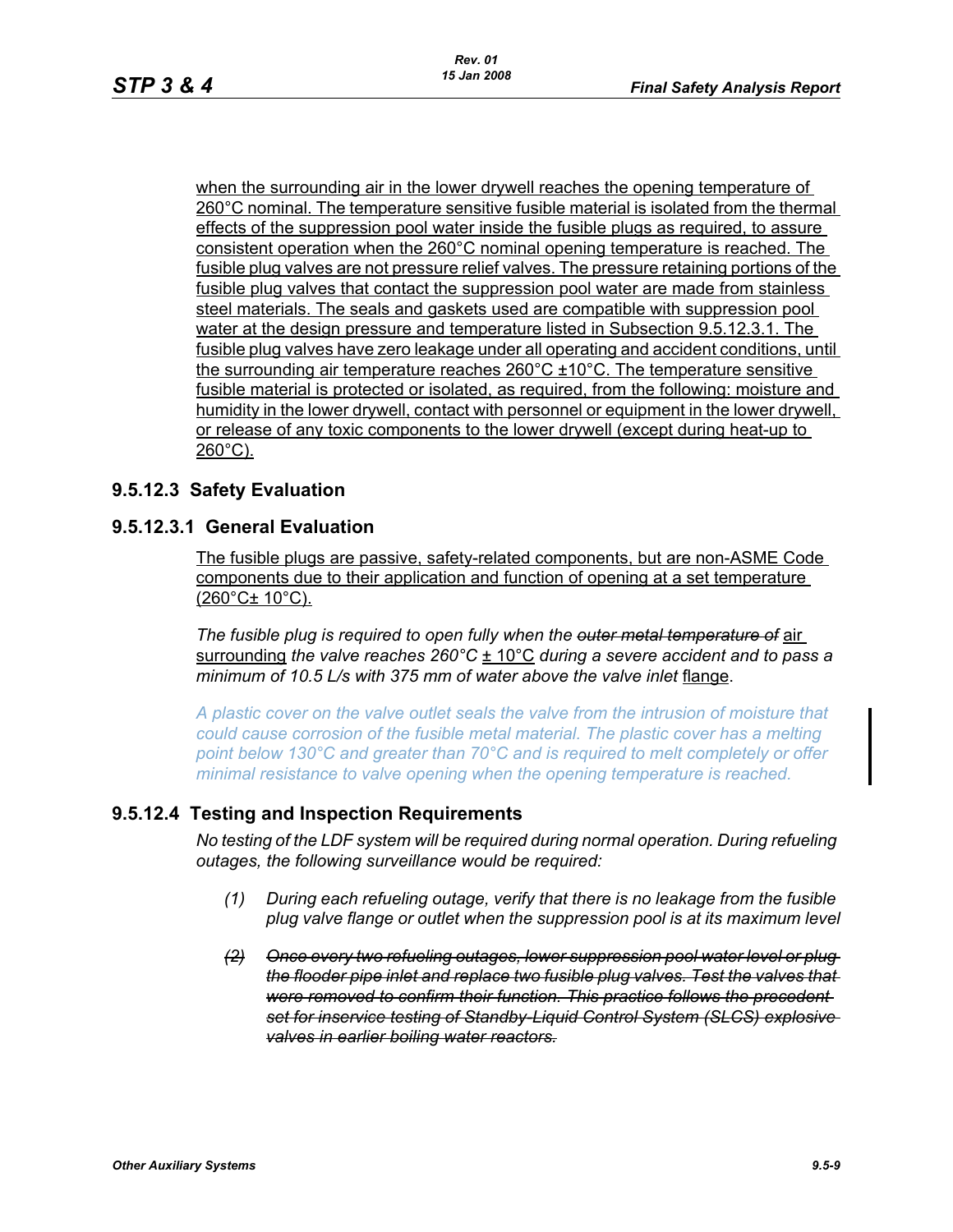(2) Once every two refueling outages, two of the fusible plugs valves are tested to demonstrate proper opening function and triggering of the opening at the proper temperature. These tests may be performed together or separately, and the two fusible plug valves tested (or temperature sensitive materials) will be replaced.

## **9.5.13 COL License Information**

## **9.5.13.1 Contamination of the Diesel Generator Combustion Air Intake**

The following site-specific supplement addresses COL License Information Item 9.18.

Measures will be undertaken prior to and subsequent to testing of the diesel generators to restrict contaminating substances from the STP site which may be available to the diesel generator air intakes. (COM 9.5-3)

## **9.5.13.2 Use of Communication System in Emergencies**

The following standard supplement addresses COL License Information Item 9.19.

Procedure(s) for use of the plant communication system in emergencies including from RSS in the event of a main control room fire will be developed prior to fuel load. These procedures will be developed consistent with the plant operating procedure development plan which was provided to the NRC in ABWR Licensing Topical Report NEDO-33297, "Advanced Boiling Water Reactor (ABWR) Procedures Development Plan," dated January 2007. (COM 9.5-4)

## **9.5.13.3 Maintenance and Testing Procedure for Communication Equipment**

The following standard supplement addresses COL License Information Item 9.20.

Procedure(s) for maintenance and testing of the plant communication systems will be developed prior to fuel load. These procedures will be developed consistent with the plant operating procedure development plan which was provided to the NRC in ABWR Licensing Topical Report NEDO-33297, "Advanced Boiling Water Reactor (ABWR) Procedures Development Plan," dated January 2007. (COM 9.5-5)

# **9.5.13.4 Use of Portable and Hand Light in Emergency**

The following standard supplement addresses COL License Information Item 9.21.

The design of the lighting system complies with BTP CMEB 9.5-1, position C.5.g (1) and (2) as discussed below.

Suitable fixed and portable emergency lighting devices are available as follows:

(1) Fixed self-contained lighting consisting of fluorescent or sealed-beam units with individual 8-hour minimum battery power supplies are available in areas that must be manned for safe shutdown and for access and egress routes to and from all fire areas. Safe shutdown areas include those required to be manned if the control room must be evacuated.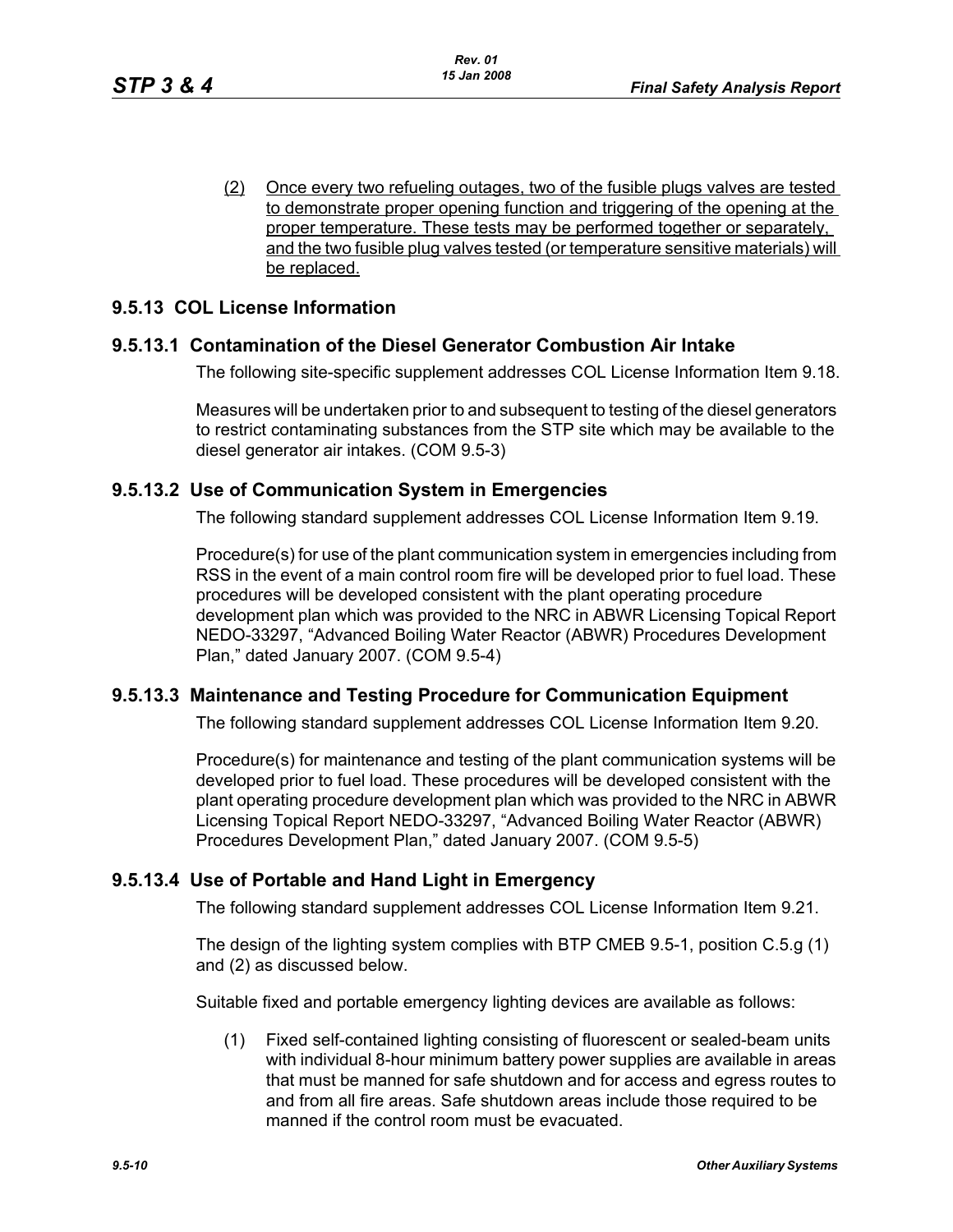(2) Suitable sealed-beam battery-powered portable hand lights are available for emergency use by the fire brigade and other operations personnel required to achieve safe plant shutdown.

## **9.5.13.5 Vendor Specific Design of Diesel Generator Auxiliaries**

The following standard supplement addresses COL License Information Item 9.22.

The as-built diesel generator support systems (i.e., the Diesel Generator Fuel Oil System, the Diesel Generator Cooling Water System, the Diesel Generator Starting Air System, the Diesel Generator Lubrication System, the Diesel Generator Combustion Air Intake and Exhaust System) will be reviewed for any differences in design from those discussed in Subsections 9.5.4 through 9.5.8 of the reference ABWR DCD, respectively. The FSAR will be updated in accordance with 10 CFR 50.71(e) to identify any departures. (COM 9.5-6)

In accordance with 10 CFR 50.71(e), the FSAR will be updated to provide the following as-built information:

- (1) Not Used
- (2) Provision for stick gauges on fuel storage tanks for the Diesel Generator Fuel Oil Storage and Transfer System.
- (3) A description of engine cranking devices for the Diesel Generator Starting Air System (Subsection 9.5.6.).
- (4) Duration of cranking cycle and number of engine revolutions per start attempt for the Diesel Generator Starting Air System (Subsection 9.5.6.).
- (5) Lubrication system design criteria (pump flows, operating pressure, temperature differentials, cooling system heat removal capabilities, and electric heater characteristics) for the Diesel Generator Lubrication System (Subsection 9.5.7.).
- (6) Selection of a combustion air flow capacity sufficient for complete combustion in the Diesel Generator Combustion Air Intake and Exhaust System (Subsection 9.5.8.).
- (7) Volume and design pressure of air receivers (sufficient for 5 start cycles per receiver) for the Diesel Generator Starting Air System (Subsection 9.5.6.).
- (8) Compressor size (sufficient discharge flow to recharge the system in 30 minutes or less) for the Diesel Generator Starting Air System (Subsection 9.5.6.).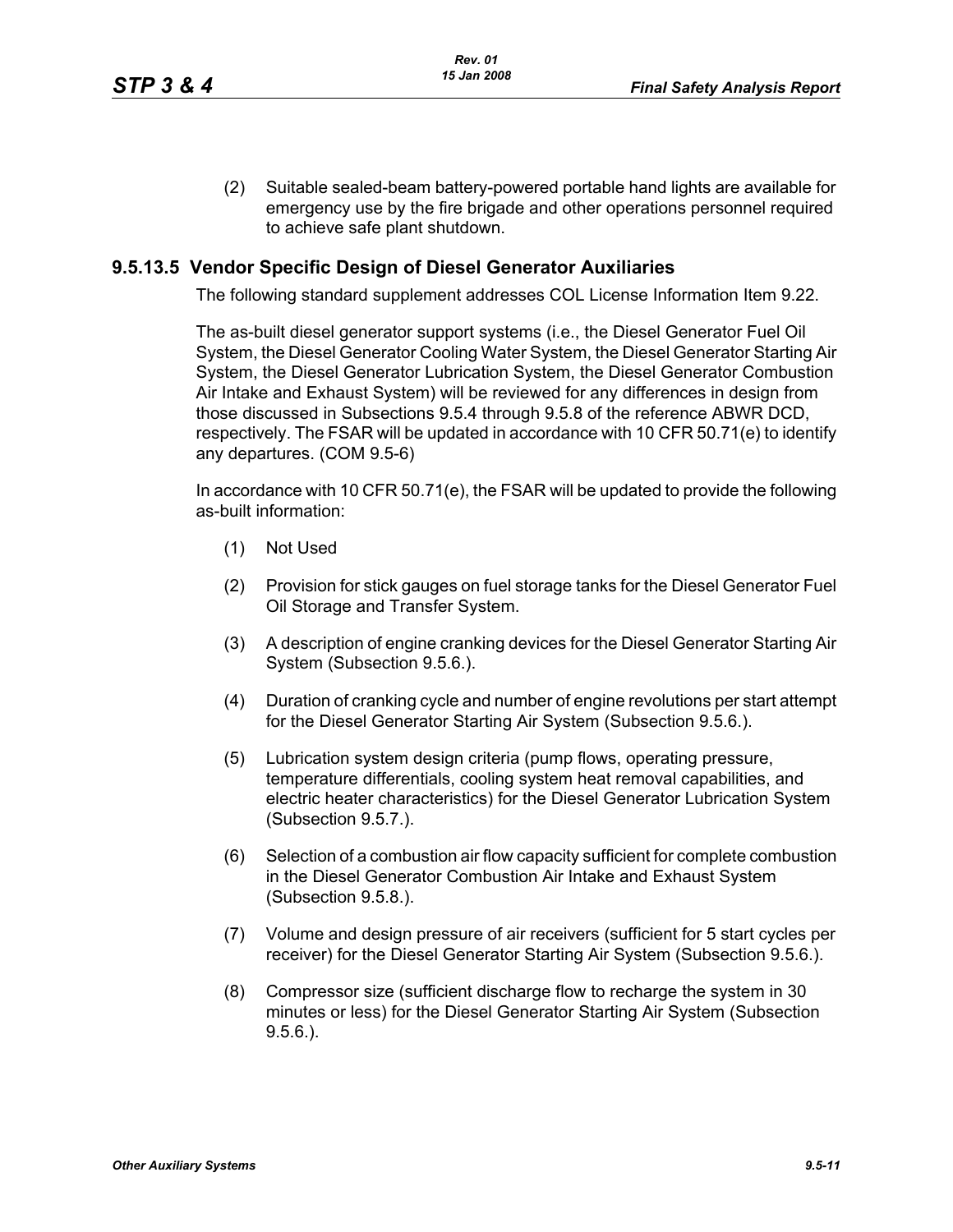#### **9.5.13.6 Diesel Generator Cooling Water System Design Flow and Heat Removal Requirements**

The following standard supplement addresses COL License Information Item 9.23.

In accordance with 10 CFR 50.71(e), the FSAR will be updated to provide the following as-built information: the design flow and heat removal requirements for the Diesel Generator Cooling Water System (Subsection 9.5.5.), including the design heat removal capacities of all the coolers and heat exchangers in the system. (COM 9.5-7)

In accordance with 10 CFR 50.71(e), the FSAR will be updated to provide the following as-built information:

- (1) Type of jacket water circulating pumps (i.e., motor-driven or others) (Subsection 9.5.5).
- (2) "Amot" brand or equal type of temperature sensor (per NUREG/CR-0660, Page V-17, Recommendation under Item 4).
- (3) Expansion tank capacity (Subsection 9.5.5).
- (4) NPSH of jacket water circulating pump (Subsection 9.5.5).
- (5) Cooling water loss estimates (Subsection 9.5.5).

## **9.5.13.7 High Energy Piping Penetration Seals**

The following site-specific supplement addresses COL License Information Item 9.24.

STP high energy piping penetrations through 3-hour fire rated walls will be provided with 3-hour fire-rated penetration seals in accordance with a nationally recognized laboratory tested and approved assemblies. Actual construction of a specific tested penetration seal assembly will be made after field verification of the dimensions, configuration, and orientation of the as-constructed penetration with all penetrating pipes and other commodities identified.

Tested penetration seal assembly design ratings normally include sealing product qualifications for high temperature exposure and some limited lateral movement of the penetrating items. For high energy piping penetrating fire barriers, fire rated boot seals with annular thermal insulation for high temperature pipe applications that include lateral or axial movement may be used.

Should the criteria requirements for the specific penetration seal exceed the design ratings of the tested assembly, a substitute will be adequate to withstand the hazards associated with the area, based on an equivalency engineering evaluation established by a qualified fire protection engineer. Fire endurance and performance qualification testing of the products, assembly or portions thereof may be performed to support the equivalency engineering evaluation. Appropriate test methodology and acceptance criteria will be established for the proposed equivalent penetration seal assembly construction. ASTM E 814 Standard Test Method for Fire Tests of Through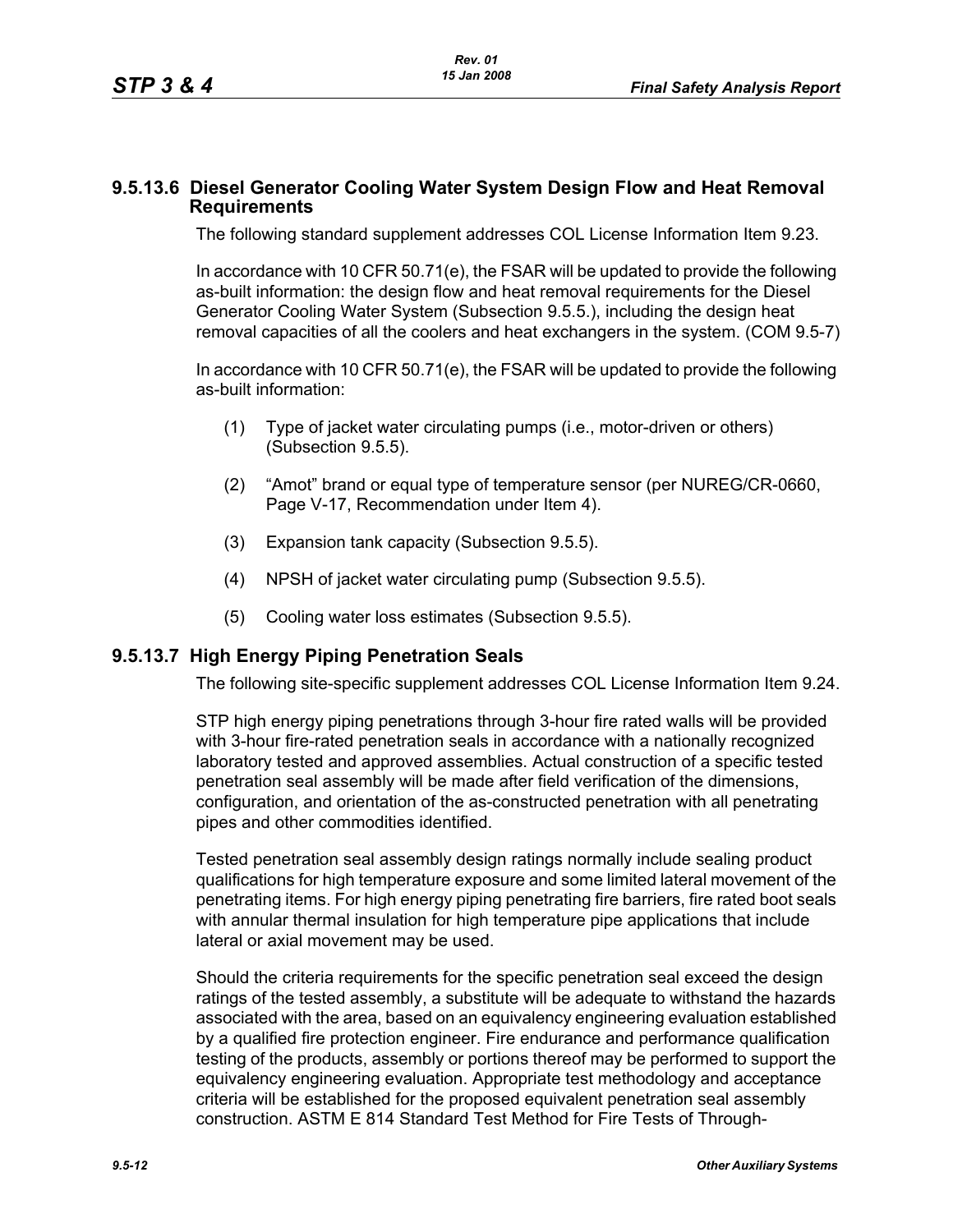Penetration Fire Stops, 1994 edition and NFPA 251 Standard Methods of Tests of Fire Resistance of Building Construction and Materials, 2006 edition will be used as appropriate. STP structural fire barriers and penetration fire barriers testing and qualifications, fire endurance testing methods and acceptance criteria are consistent with Regulatory Position C.4.2.1.5 in RG 1.189, Revision 1.

## **9.5.13.8 Diesel Generator Requirements**

The following site-specific supplement addresses COL License Information Item 9.25.

- (1) Diesel Generator procedures will be provided that require loading of the engine up to a minimum of 40% of full load (or lower per manufacturer's recommendation) for 1 hour following up to 8 hours of continuous no-load or light-load operation. (COM 9.5-8)
- (2) The vendor-specific design for the Diesel Generator Starting Air System will be reviewed to assure it meets NUREG/CR-0660 Recommendations 2.a and 2.b. All contactors and relays will have dust tight enclosed contacts of the bifurcated type as manufactured by Struthers-Dunn or equal. All contactors and relays for the Diesel Generator equipment will be enclosed in dust-tight steel cabinets having fully gasketed doors and other openings. Other equipment which may have louvers for ventilation, such as the static exciter cabinets, will also have dust-tight gasketed doors and filter equipped louvers of sufficient number for proper cooling and protection of the field flasher contacts.

STP will adhere to NUREG/CR-0660 Recommendation 2.d by periodically wetting the ground where construction work is being done adjacent to an operating power plant to reduce blowing dust and dirt.

STP will adhere to NUREG/CR-0660 Recommendation 5 by using concrete or masonry type paint on the floors of all rooms of the Diesel Generator units which may house any electrical contactors, relays, circuit breakers or other devices having electrical contacts which are part of the Diesel Generator systems. (COM 9.5-9)

(3) See Subsection 8.3.4.2 for a discussion of diesel generator no-load or lowload operation.

## **9.5.13.9 Fire Protection Program for Protection of Special Fire Hazards Exposing Areas Important to Safety**

The following site-specific supplement addresses COL License Information Item 9.26.

Applicable fire protection program elements for the Main Transformer, Equipment Entry Lock, Fire Protection Pump House and Ultimate Heat Sink comply with Regulatory Position C.7 in RG 1.189, Revision 1. Applicable fire protection program elements include, but are not limited to, the control of combustibles, incorporation of fire protection systems and features into the facility design, fire related administrative controls and pre-installation and post-installation inspections and testing.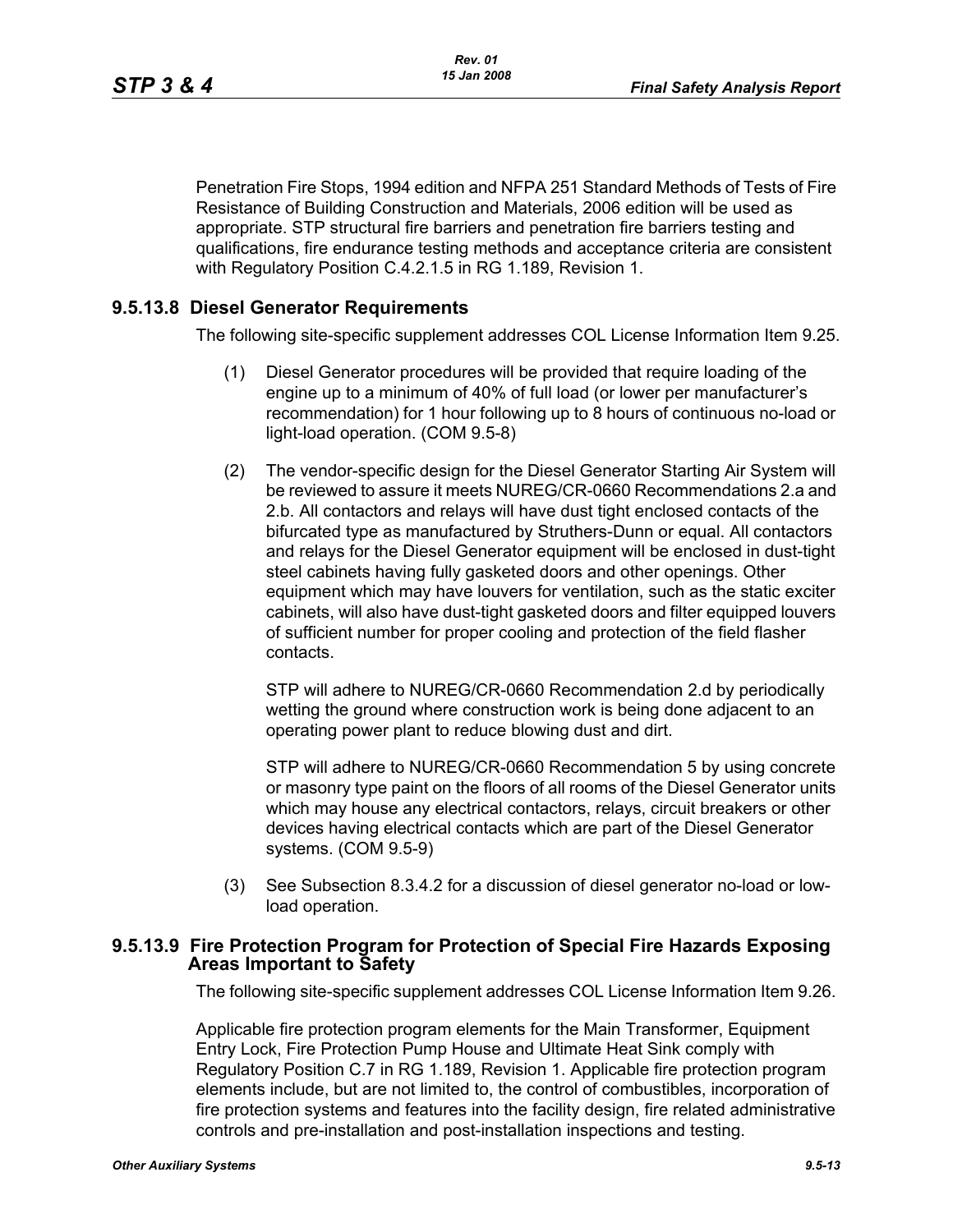- (1) Outdoor oil-filled main transformers have oil spill confinement features or drainage away from the buildings. Transformers are located at least 50 feet from the building, or building walls within 50 feet of oil-filled transformers have no openings and have a fire resistance rating of at least 3 hours. Flammability rating of the transformer oil is the best available in the industry. Oil-filled transformers are also protected by a fixed deluge water spray system in accordance with NFPA 15, Water Spray Fixed Systems for Fire Protection.
- (2) Equipment Entry Lock or Large Component Entrance Building, shown in ABWR DCD Figure 1.2-8, Reactor Building Arrangement Plan at Elevation 12300mm, is a 3-hour fire resistant structure adjacent to but independent from the Reactor Building. The airlock door between the Equipment Entry Lock and the Reactor Building is airtight and fire resistant. The Large Component Entrance Building is protected by fire detection and alarms to annunciate a fire condition at the Main Control Room and automatic water sprinkler. Fire administrative controls will be implemented for access control and combustible storage in the building to assure that in-situ combustible loading is negligible and transient combustibles are reduced. Administrative Controls prevent potential ignition sources.
- (3) The Fire Protection Pump House is located remote from any structures onsite and is therefore protected from the effects of a fire, should it occur. The electric motor-driven fire pump is separated by a 3-hour fire barrier from the diesel engine-driven fire pump installation, so the fire pumps are not subject to a common failure due to a single fire event inside the pump house. The fire protection pump house is protected by automatic water sprinklers, in addition to a fire detection and alarm system that annunciates a fire event in its incipient stage in the Control Room. Fire pumps installation and postinstallation periodic inspections and testing comply with Regulatory Position 3.2.2 in RG 1.189, Revision 1 and applicable NFPA Standards.
- (4) The Ultimate Heat Sink (UHS) consists of three redundant trains of forceddraft water-cooling towers. The cooling towers have a substantial reinforced concrete housing construction with non-combustible fill. The cooling towers are located with a significant physical separation distance from any structures onsite so that the UHS will not see the impact of a fire, should it occur. Wildfire hazards do not exist at the STP 3 & 4 site. Fire protection of the UHS is in accordance with NFPA 214, Standard for Water-Cooling Towers.

See Subsection 9.5.13.18 for discussion of safe shutdown following a complete burnout of a fire area/division.

## **9.5.13.10 HVAC Pressure Calculations**

The following standard supplement addresses COL License Information Item 9.27.

HVAC systems described in ABWR DCD Subsection 9.5.1.1.6 are designed with features for the dual purpose of HVAC and smoke control. The building HVAC system, when operating in smoke removal mode, is designed and calculated to achieve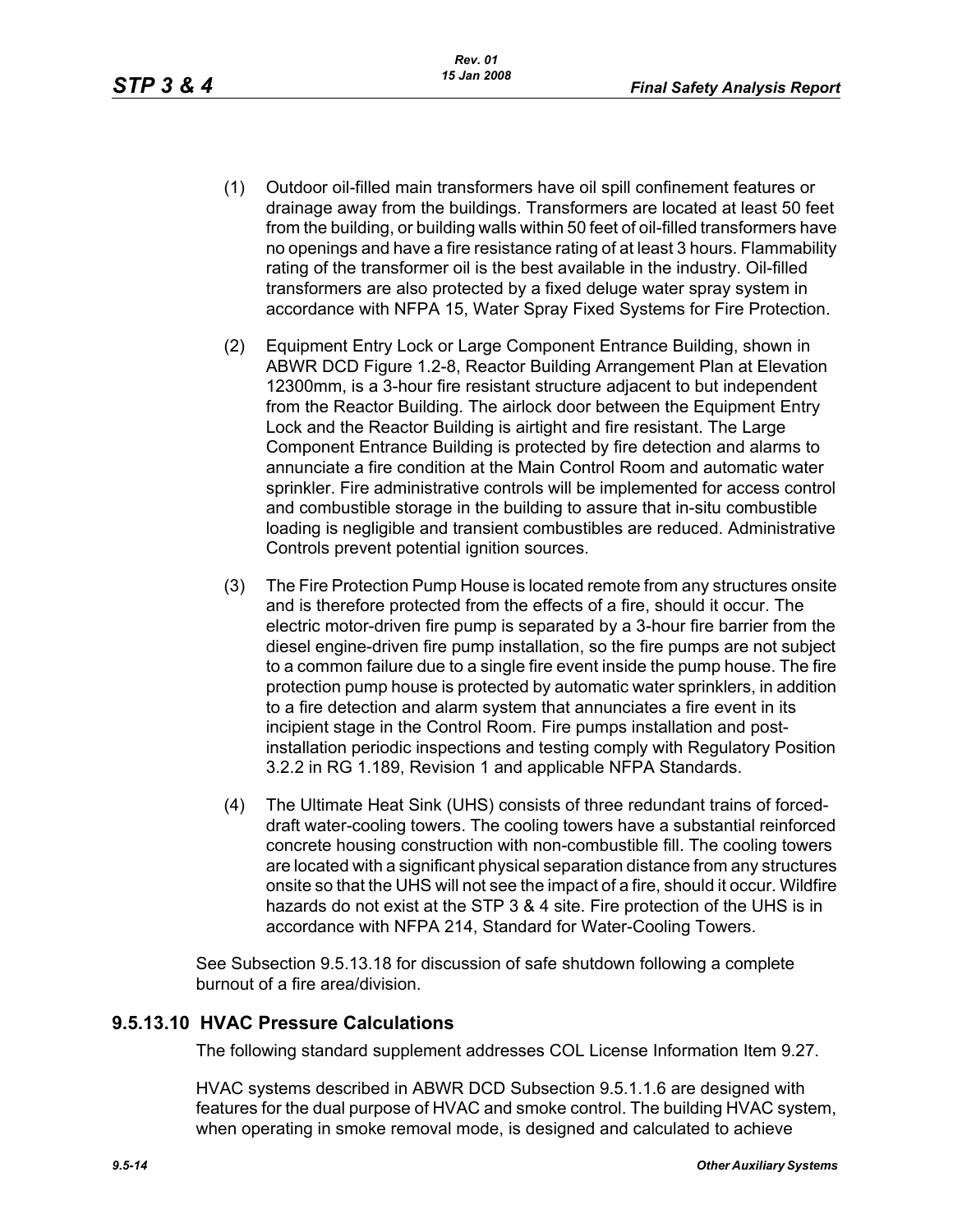directional flows into the smoke removal path in order to preclude migration of products of combustion into clean areas external to the fire-affected area.

HVAC pressure calculations that establish ambient pressure distribution within the building spaces exist following HVAC equipment procurement and as-built ductwork routing. The pressure calculations incorporate HVAC ducted and non-ducted intercompartment HVAC airflows and the resulting ambient pressurization. In-filtrations or ex-filtrations through cracks and openings are addressed in the calculations. (COM 9.5-10)

A pre-operational test procedure to confirm the capability of the smoke control mode of the HVAC systems as designed and calculated will be developed. Preoperational testing of HVAC that includes verification of its performance in smoke removal mode will be performed prior to fuel load. (COM 9.5-17)

## **9.5.13.11 Plant Security Systems Criteria**

The following site-specific supplement addresses COL License Information Item 9.28.

The evaluation to ensure that the plant security system design does not create the potential for adverse impacts on plant operations, testing, and maintenance and that communications coverage with security alarm stations, is accomplished as a component of the in-process engineering design effort and specification development for the plant security systems.

This evaluation will depend in part on a program for issuance and control of vital area keys to those operations personnel relied upon for unrestricted plant access for both normal and emergency local operation including access by members of the fire brigade. When necessary, operations personnel provided vital area keys are available to support other departments in achieving timely access for emergency maintenance, testing and health physics activities.

Communications coverage from all areas of the nuclear island to the central and secondary alarm stations will be evaluated and, to the extent practical, provided. Based on STPNOC experience with Unit 1 & 2 there are a limited number of areas, such as high radiation areas or inside the inerted primary containment, where communications coverage is not practical. (COM 9.5-16).

Relevant design provisions include:

- The potential for use of portable security radios to interfere with plant monitoring equipment or for electromagnetic interference to adversely impact the as-built security alarm or access systems is addressed as part of the comprehensive Electromotive Compatibility (EMC) compliance plan discussed in Tier 1 Section 3.4.B and associated ITAAC in Table 3.4, Design Commitment No. 12.
- The STP 3 & 4 design utilizes the alternate AC combustion turbine generator (CTG) to provide emergency backup power to security lighting in the minimum isolation zone and the protected area. The CTG and related auxiliaries, including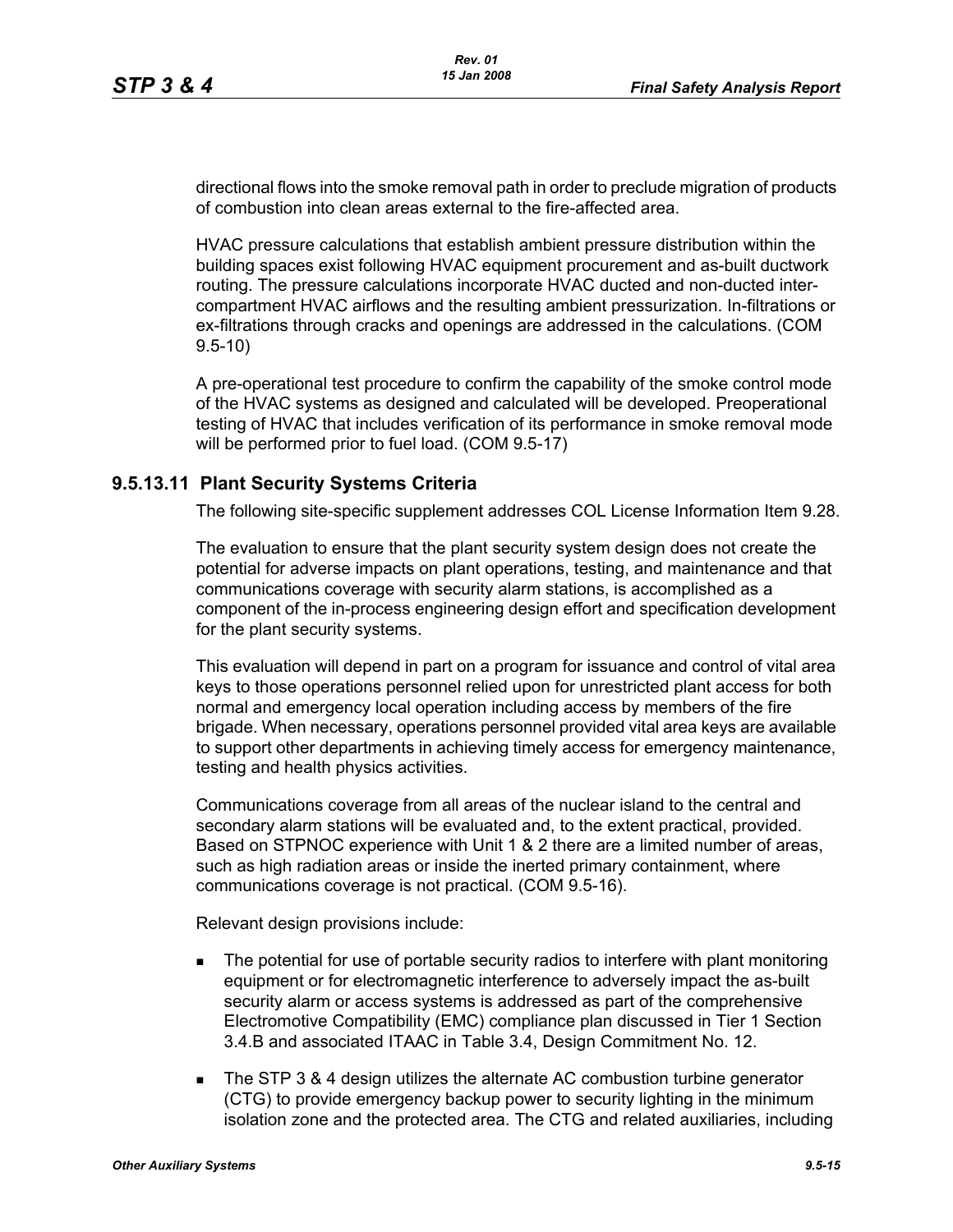fuel oil tanks, are located wholly within the protected area and are therefore not subject to sabotage from outside the protected area. No additional evaluation is required.

## **9.5.13.12 Not Used**

## **9.5.13.13 Diesel Fuel Refueling Procedures**

The following standard supplement addresses COL License Information Item 9.30.

Procedures to verify that the day tank is full prior to refilling the storage tank will be developed following procurement of equipment but prior to fuel load. This procedure will reduce the possibility of sediment obstruction of fuel lines and harmful impacts on diesel generator operation. (COM 9.5-11)

## **9.5.13.14 Portable and Fixed Emergency Communication Systems**

The following site-specific supplement addresses COL License Information Item 9.31.

The design of the portable radio communication system and the fixed emergency communication system complies with BTP CMEB 9.5-1, position C.5.g (3) and (4) as discussed below.

Emergency communications for STP 3 & 4 are discussed in the Emergency Plan. The communication system is designed in such a way that at any given moment, adequate onsite and offsite portable and fixed communication means are available for both normal and emergency conditions. The STP 3 & 4 communication system consists of the following systems and special equipment and communication lines:

## *Telephone System*

This system provides a means for routine and emergency communications between plant personnel, and with outside agencies for safe plant operation, fire fighting administration, and shutdown of the plant. Includes onsite PBX (private branch exchange) telephone system, private business lines, trunk connections with local telephone utility central office, multiplexed telephone circuits through the CenterPoint Energy private regional microwave system, two EPBX (electronic private branch exchange) switching facilities in Nuclear Support Center (NSC) and the Emergency Operations Facility (EOF).

## *Portable Radio Communications System*

This system is comprised of two way radio and radio paging systems. The two way radio system provides wireless communications within the plant, and with offsite agencies for safe operation, fire fighting, security, administration, and shutdown of the plant. The radio paging system provides radio paging to individuals or groups in one or more or all plant areas simultaneously. The plant portable radio communications system interfaces with the security system by providing communications for various security areas at the plant. Design of the plant portable radio communications system precludes interference with the communication capabilities of the plant security force.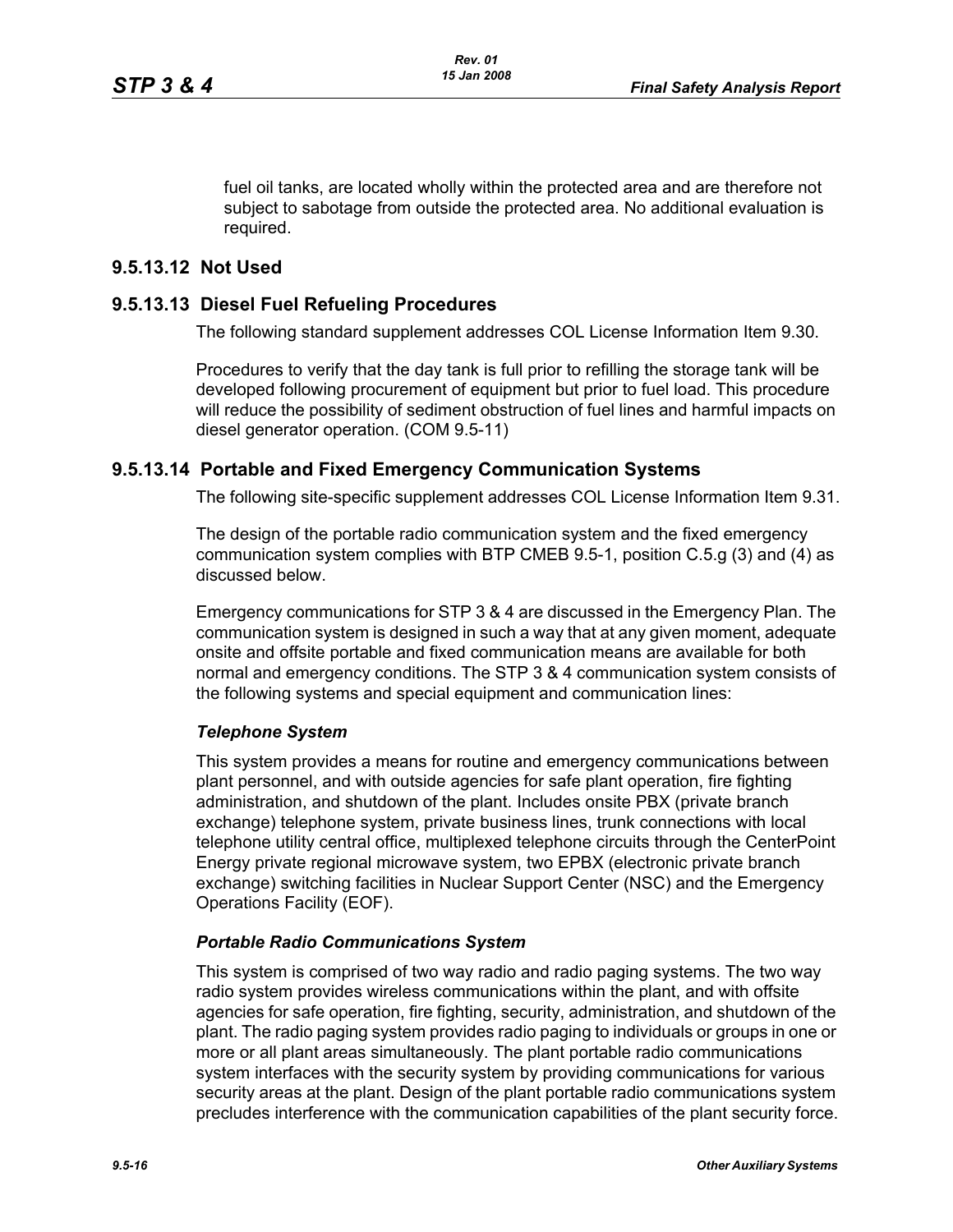The two way radio system consists of repeater base stations, control base stations, mobile radio units, hand-held portable radio units, and a lossy loop antenna system. A lossy loop antenna system is provided for radio coverage within power block buildings. In the event of major failure of any repeater, a talk-around channel is provided on control base stations, mobile units, and hand-held portables. This allows limited direct unit-to-unit communication between control bases, mobile units, and portables. Portables that must be used in high noise level areas (90 db ambient) are provided with a jack, plug, and noise cancelling headsets. Fixed repeaters installed to permit use of portable radio communication units are protected from exposure fire damage.

The radio paging system consists of paging transmitters, counter top paging terminal, and portable pocket pagers. Lossy loop antennas and repeaters are utilized to provide paging coverage within the power block. A paging call can be initiated by an attendant through a countertop paging terminal. In addition, a paging terminal telephone interface allows designated individuals with specified telephone instruments the capability to select and call any pocket pager unit.

#### *Microwave System Interface*

Microwave equipment at STP 3 & 4 is part of the system wide Reliant Energy Microwave System. The microwave system provides offsite access to Reliant Energy telephone system, dispatcher, corporate offices, paging system; and to outside agencies. It interfaces with the STP 3 & 4 telephone system, selected dedicated lines and two-way radio system.

#### *Public Addressing (PA) Paging/Alarm System*

This system provides a means for plant wide broadcasting of routine and emergency information, such as fire alarms, the Reactor Containment Building (RCB) evacuation alarm, and the Perimeter Evacuation or Radiation Emergency Alarm. PA system (see Subsection 9.5.2.2.1) may be accessed from any Operator Communication Panel (OCP) or any plant telephone by using a valid authorization code. Plant emergency and fire alarm signals are routed through the PA system. Designated alarm actuation pushbuttons are provided on OCPs.

#### *Maintenance Jack System (DC/Sound-Powered)*

This system provides for communication among personnel performing periodic maintenance, emergency safe shutdown and fire fighting operations. This is accomplished through the location of maintenance jack stations at selected locations throughout the plant. Each jack station consists of two or three jacks for use with electrosound telephones and one jack that is reserved for sound powered telephones. A sectionalizing panel is provided in the control room of each unit to patch phone jacks together to establish communications between areas as necessary.

#### *Refueling Communications System*

This system provides a direct and exclusive means of communications between the control room operator and designated points in the Fuel Handling and Reactor Containment Buildings during fueling and refueling operations. Primary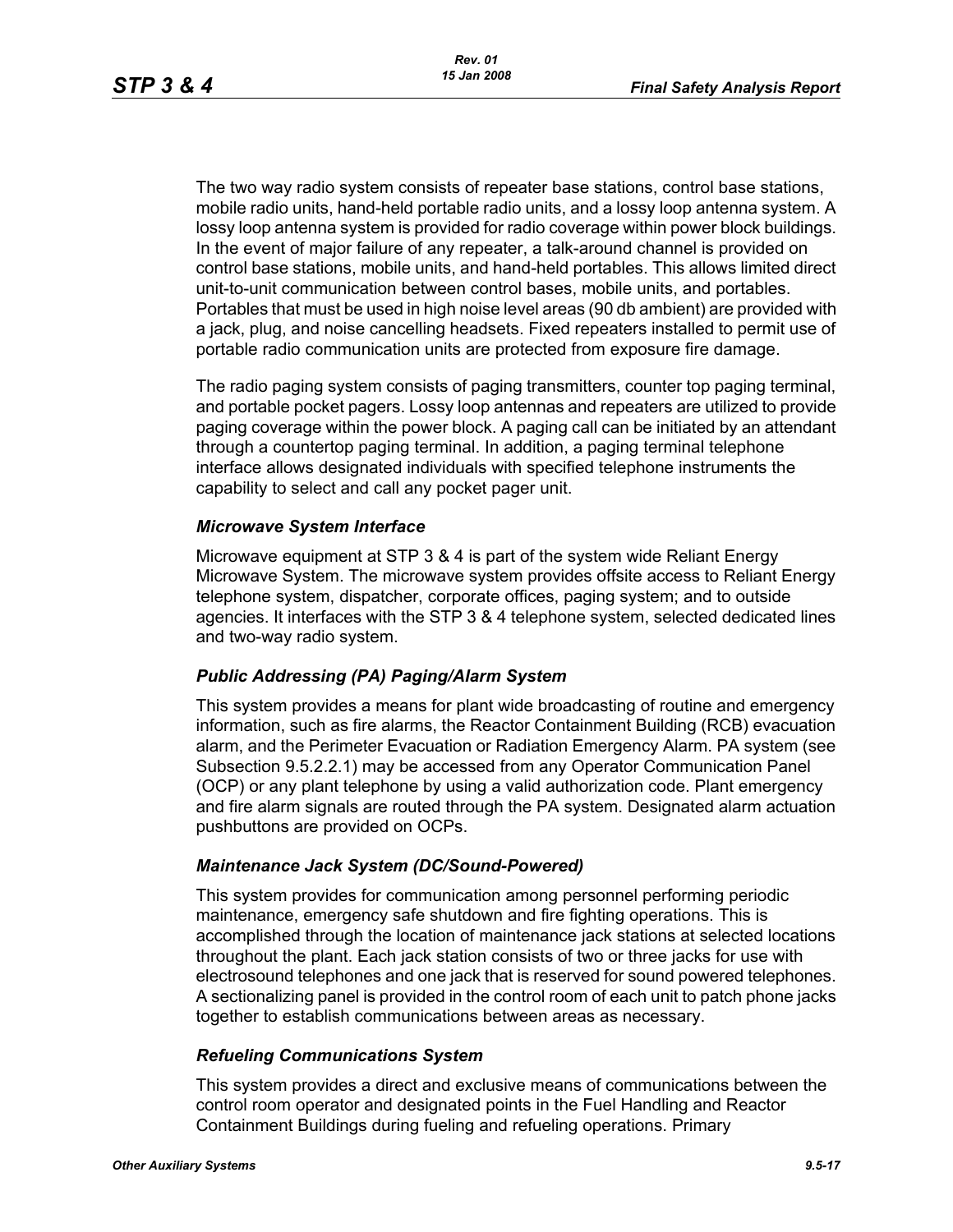communications for fueling and refueling activities is by wireless headset system. Two DC-powered jacks and sound-powered circuit similar to the maintenance jacks are available at each station for backup. Telephone circuits and two-way radios are also usable if needed for refueling communications.

## *Operator Communications Panel Consoles (OCP)*

OCPs provide plant operators with access to onsite/offsite telephone systems, twoway radio channels, radio pager system, activation of the plant emergency and fire alarm signals, and the public address system. OCPs are installed in the control rooms, auxiliary shutdown panel rooms, operation support centers, technical support centers, emergency operations facility, security force supervisor's office, simulator, maintenance office facility, and central and secondary alarm stations. The OCPs located in the central and secondary alarm stations support normal day-to-day and emergency communications requirements by providing security operators with access to onsite/offsite telephone systems, radio channels assigned to security, and the PA paging system.

## *Special Service Telephone Lines*

This system provides offsite direct access to NRC, state and county authorities, and to other nuclear plants during declared emergency. These telephone lines bypass the onsite PBX system and routed directly to specific telephones located in critical areas of the plant and support facilities. Special service (emergency) telephones are colorcoded ("Red Phone") to distinguish them from normal telephones. Special Service Telephone Lines include the following: Emergency Notification System (ENS) – a telephone circuit provided by the NRC for notification of the declared emergency and to maintain voice communication with the NRC operations center; Health Physics Network (HPN) - a telephone circuit provided by the NRC for communications with the NRC Health Physics Section and /or other nuclear power plants during a declared emergency; State/County ringdown line – provided to notify State and County officials of a declared emergency.

# **9.5.13.15 Identification of Chemicals**

The following site-specific supplement addresses COL License Information Item 9.32.

For those fire areas utilizing liquid insulated transformers, features will be provided to prevent the insulating liquid from becoming an unacceptable health hazard to workers in the event of release of the material to the building environment. (COM 9.5-12)

There are no chemical storage areas in the Reactor or Control Buildings, except small quantities of chemicals, operations and maintenance consumables, may be stored in listed or approved cabinets and containers for immediate use. The type and location of those materials will be identified and incorporated in the final Fire Hazards Analysis prior to fuel load. (COM 9.5-13)

# **9.5.13.16 NUREG/CR-0660 Diesel Generator Reliability Recommendations**

The following site-specific supplement addresses COL License Information Item 9.33.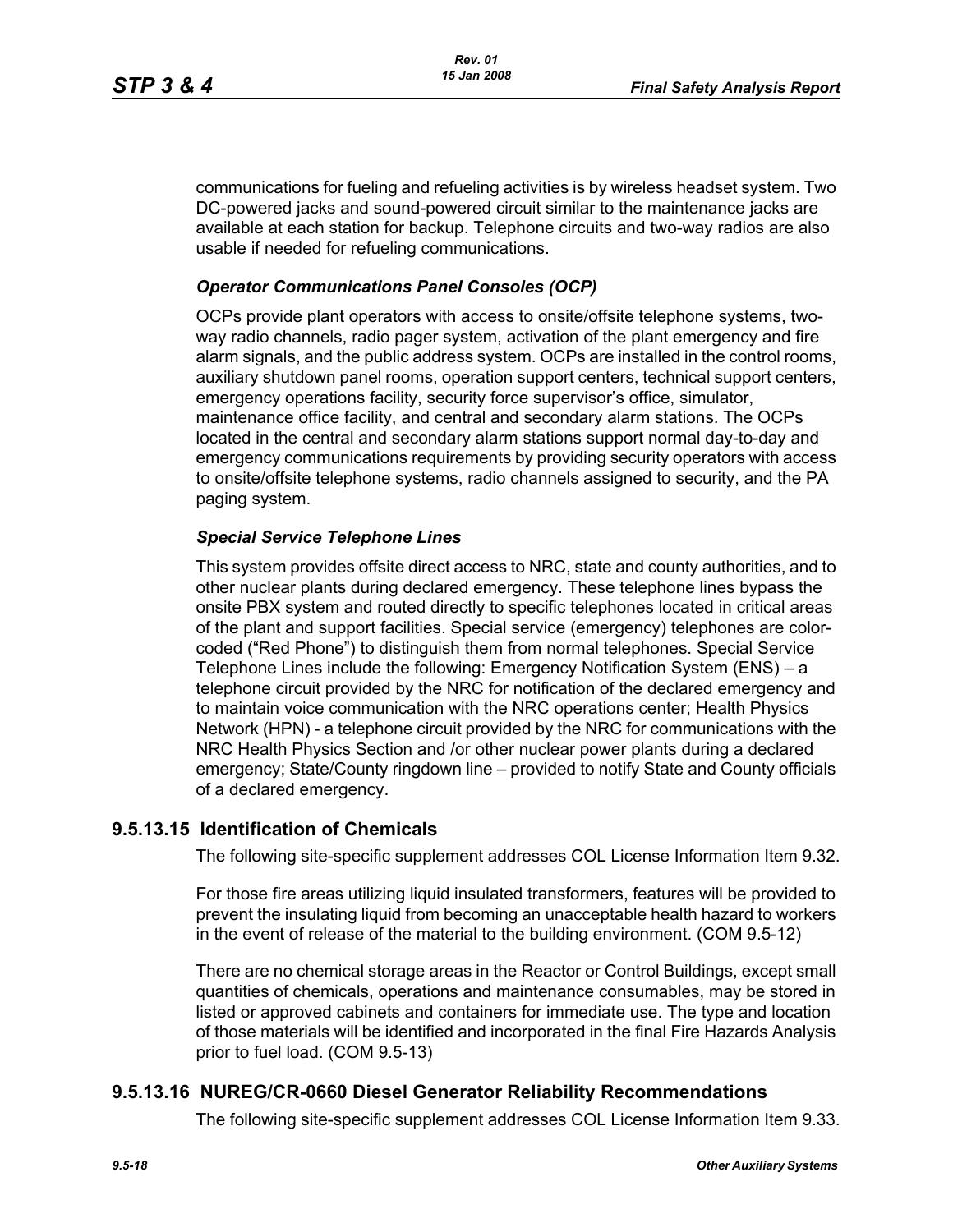STP satisfies NUREG/CR-0660 recommendations by developing programs for training, preventive maintenance, and root-cause analysis of component and system failures. (COM 9.5-14)

#### **9.5.13.17 Sound-Powered Telephone Units**

The following standard supplement addresses COL License Information Item 9.34.

The sound-powered telephone units will be provided before fuel load for use in conjunction with the system described in Subsection 9.5.2.2.2. (COM 9.5-15).

#### **9.5.13.18 Fire-Related Administrative Controls**

The following site-specific supplement addresses COL License Information Item 9.35.

The Fire Protection Program is described in Appendix 9ES.

#### **9.5.13.19 Periodic Testing of Combustion Turbine Generator (CTG)**

The following departure and standard supplement addresses COL License Information Item 9.36.

#### STD DEP 8.3-1

The Combustion Turbine Generator revised design description was provided in ABWR Licensing Topical Report NEDO-33335, "Advanced Boiling Water Reactor (ABWR) Plant Medium Voltage Electrical System Design" dated May 2007. The revised test requirements shown in mark-up information for ABWR DCD Section 9.5.13.19, page 9.5-75 in Appendix B of Topical Report is incorporated by reference.

The revised test requirements are incorporated in the Technical Requirements Manual and included in testing procedures prepared prior to fuel load. The Technical Specifications include the functional testing requirements and test frequencies for the CTGs necessary to support completion times allowed in TS 3.8.1, AC Sources-Operating.

## **9.5.13.20 Operating Procedures for Station Blackout**

The following site-specific supplement addresses COL License Information Item 9.37.

The station blackout procedure(s) will provide the direction to:

- (1) Operate the Alternate AC-CTG during an SBO event
- (2) Restore other plant offsite (preferred) and onsite emergency power sources as soon as possible
- (3) Recover plant HVAC Systems as soon as possible to limit heat increase
- (4) Provide additional core, containment, and vital equipment makeup and cooling services, as necessary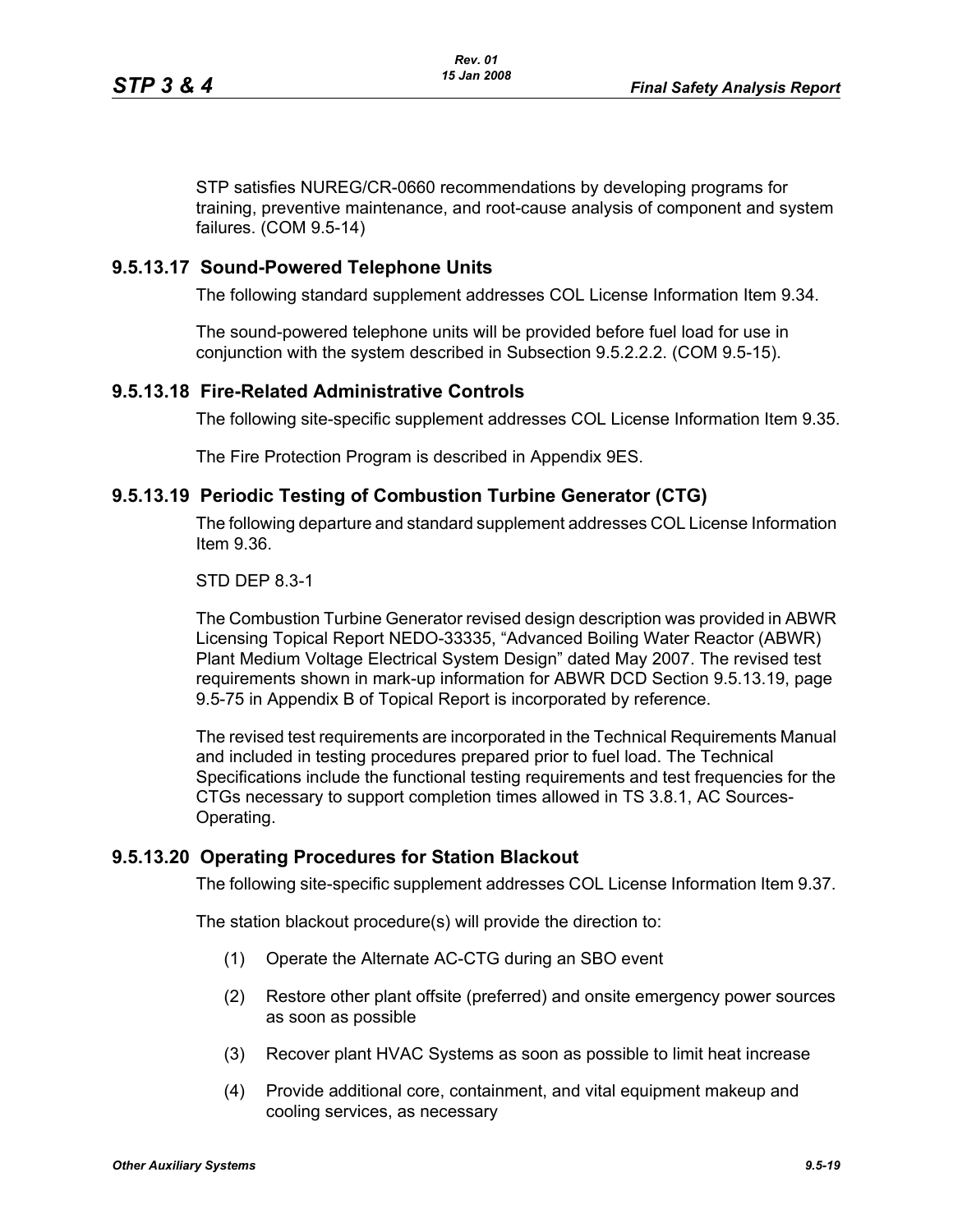(5) Establish orderly plant safe shutdown conditions

The station blackout procedure(s) will be developed per the schedule and description provided in ABWR Licensing Topical Report NEDO-33297, "Advanced Boiling Water Reactor (ABWR) Procedures Development Plan," dated January 19, 2007. (COM 1C-1)

# **9.5.13.21 Quality Assurance Requirements for CTG**

The following standard supplement addresses COL License Information Item 9.38.

The STPNOC Quality Assurance Program Description (QAPD) referenced in Section 17.5S has incorporated the Quality Assurance requirements of Regulatory Position 3.5 and Appendix A to RG 1.155 into the QAPD Part III, Nonsafety-Related SSC Quality Control, Section 2 Nonsafety-Related SSCs Credited for Regulatory Events. These requirements are translated into implementing procedures.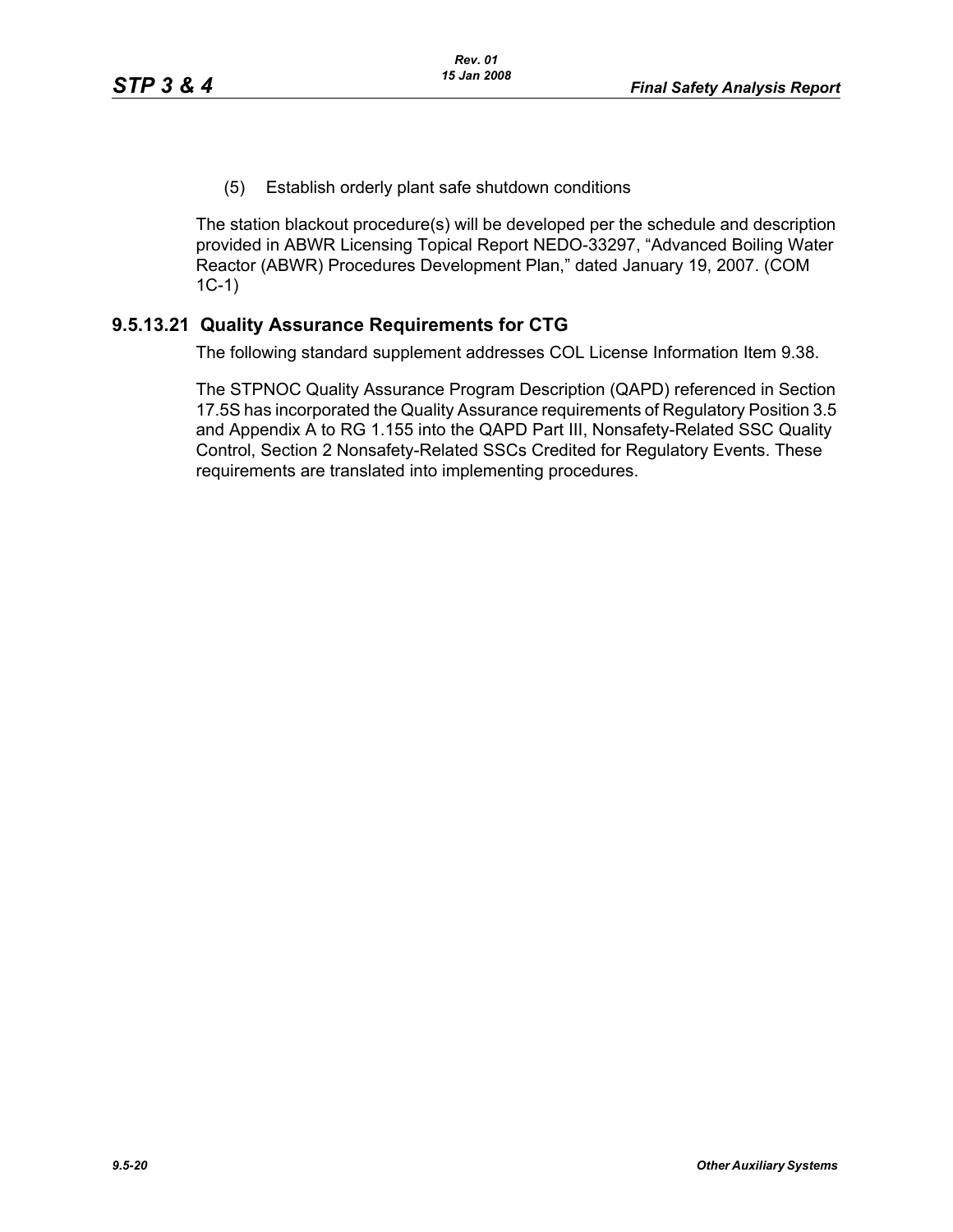|       |                      |                         | Table                            | 9.5-5 Summary of Automatic Fire Suppression Systems |                |                               |                       |
|-------|----------------------|-------------------------|----------------------------------|-----------------------------------------------------|----------------|-------------------------------|-----------------------|
|       |                      | Room                    | Fire                             |                                                     |                |                               | Sprinkler System      |
| Bldg. | Elev                 | ġ                       | Area                             | Area Name                                           | òi             | Combustible                   | Type                  |
| ≿     | 7350                 | $\frac{1}{2}$           | $\stackrel{\triangleleft}{\geq}$ | Unit Auxiliary Transformer                          | $\overline{z}$ | $\bar{5}$                     | Deluge water          |
| ≿     | 7350                 | $\frac{1}{2}$           | $\leq$                           | Main Transformer Area                               | $\mathsf{S}$   | $\bar{\bar{\circ}}$           | Deluge water          |
| ≿     | 7350                 | ⋚                       | $\stackrel{\triangle}{\geq}$     | Reserve Transformer                                 | $\mathsf{S}$   | ō                             | Deluge water          |
| ВS    | 8200                 | 133                     | F1300                            | CRD Pump Room                                       | g              | Class III B lube oil & cables | Dry pipe, closed head |
| RB    | 12300                | 412                     | F4100                            | Diesel Generator A Room                             | Σ              | Fuel oil, Lube oil, & cables  | Preaction foam-water  |
| ВS    | 12300                | 423                     | F4200                            | Diesel Generator B Room                             | ΣS             | Fuel oil, Lube oil, & cables  | Preaction foam-water  |
|       |                      |                         |                                  |                                                     |                |                               |                       |
| ВS    | 12300                | 432                     | F4300                            | Diesel Generator C Room                             | D3             | Fuel oil, Lube oil, & cables  | Preaction foam-water  |
|       |                      |                         |                                  |                                                     |                |                               |                       |
| Вă    | 23500                | 610                     | F6101                            | Diesel Generator Fuel Tank A Room                   | δ              | Diesel fuel                   | Deluge foam-water     |
| RВ    | 23500                | 620                     | F6201                            | Diesel Generator Fuel Tank B Room                   | δ              | Diesel fuel                   | Deluge foam-water     |
| RB    | 23500                | 630                     | F6301                            | Diesel Generator Fuel Tank C Room                   | ΣS             | Diesel fuel                   | Deluge foam-water     |
| RW    | 12300<br><b>1600</b> | $\stackrel{\leq}{\geq}$ | $\frac{1}{2}$                    | Dry Radioactive Waste Storage Area                  | $\frac{1}{2}$  | Radioactive material          | Wet pipe sprinkler    |
| 转     | <del>00ez</del>      | ≸                       | ≸                                | Dry Radioactive Waste Storage Area                  | ⋬              | Radioactive material          | Wet pipe sprinkler    |
| 蚌     | ₩                    | ≸                       | ≸                                | Dry Radioactive Waste Storage Area   AD             |                | Radioactive material          | Wet pipe sprinkler    |

*Rev. 01 15 Jan 2008*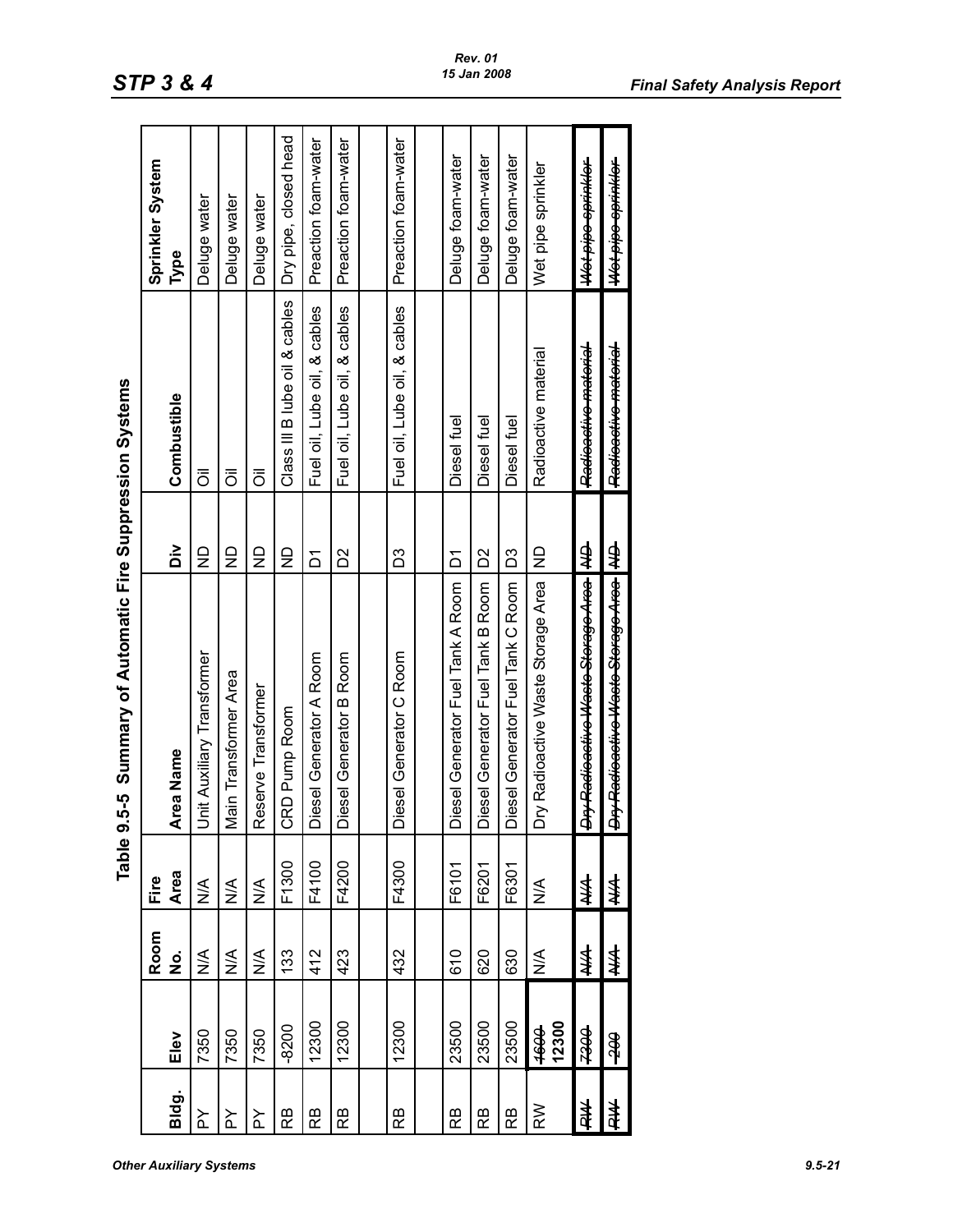| ۰,<br>۰. |
|----------|
|----------|

|       |                |           |               | Table 9.5-5 Summary of Automatic Fire Suppression Systems |                         |                                  |                          |  |
|-------|----------------|-----------|---------------|-----------------------------------------------------------|-------------------------|----------------------------------|--------------------------|--|
| Bldg. | Elev           | Room<br>ġ | Area<br>Fire  | Area Name                                                 | $\frac{8}{10}$          | Combustible                      | Sprinkler System<br>Type |  |
| ≹     | -999-          | ₩         | $\frac{1}{2}$ | Dry Radioactive Waste Storage Area   ND                   |                         | Radioactive material             | Wet pipe sprinkler       |  |
| 巴     | 5300<br>350    | 120       | FT1500        | Beneath the Turbine surroundings                          | $\frac{\Omega}{\Sigma}$ | Lubricants, charcoal &<br>cables | Wet pipe sprinkler       |  |
| Щ     | 7350           | 222       | <b>FT1500</b> | Beneath the Turbine Surroundings                          | ₿                       | Lubricants, & cables             | Wet pipe sprinkler       |  |
| 巴     | 24800<br>7350  | 230       | FT2500        | be Oil Conditioning Area<br>∃                             | $\overline{z}$          | Class III B lube oil             | Deluge foam-water        |  |
| Έ     | 20300<br>7350  | 247       | FT2503        | House Boiler Area                                         | $\mathsf{P}$            | Lubricants, Fuel oil &<br>cables | Preaction sprinkler      |  |
| ₽     | 15350<br>20300 | 317       | FT3500        | Gas Turbine Generator                                     | $\mathsf{P}$            | Diesel fuel                      | Deluge foam-water        |  |
| Έ     | 15350<br>20300 | 320       | FT1500        | Hydrogen Seal Oil Skid Area<br><b>TGW-Pumps-Area</b>      | $\supseteq$             | Hydrogen seal oil                | Deluge foam-water        |  |